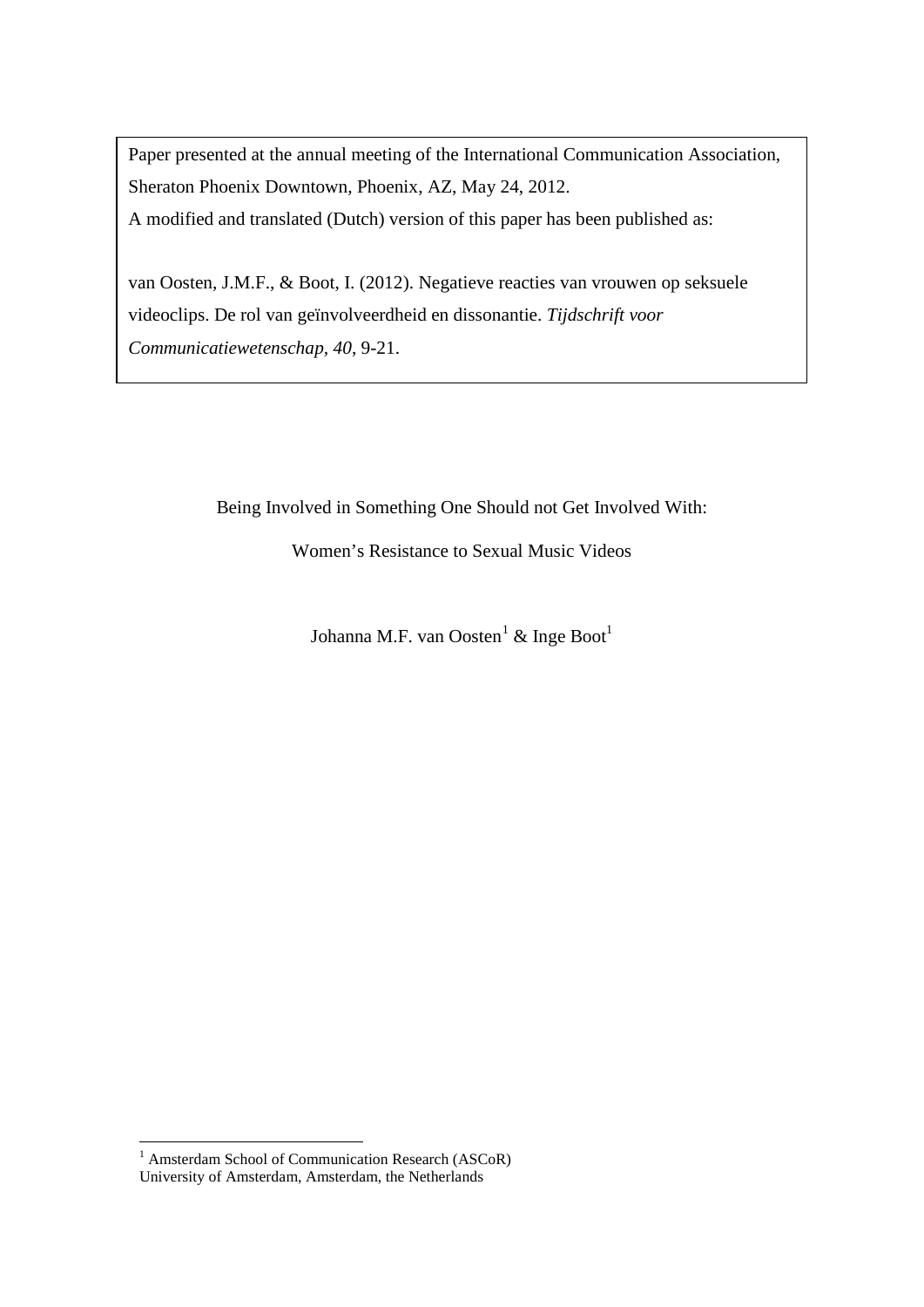#### Abstract

Research on sexual music videos has paid little attention to the possibility that viewers can resist the sexual content of music videos and has largely ignored the processes that may explain this resistance. The present study aimed to fill these gaps in the literature. In an experiment, 44 young women were shown either a music video with sexual content or a music video with neutral content. Subsequently, their reactions towards the music video were assessed. Involvement in the sexual music video, defined by emotionally driven attention, resulted in increased psychological discomfort. This discomfort, in turn, elicited resistance in the form of negative thoughts towards the music video. These effects were not found for involvement in the neutral music video. Our study suggests that young women's involvement in sexual music videos can elicit resistance, which is explained by increased psychological discomfort.

*Keywords:* sexual music video, involvement, psychological discomfort, resistance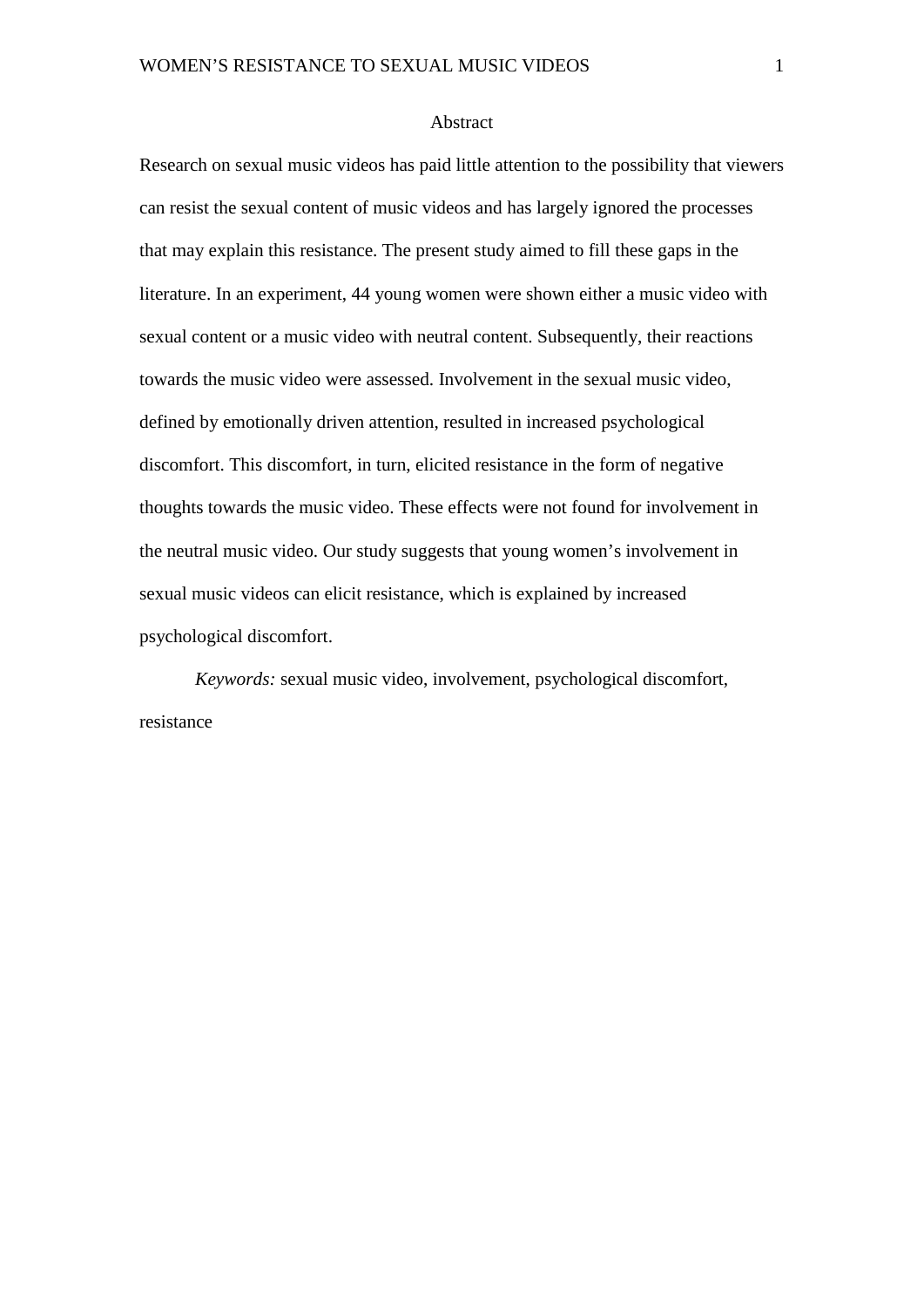Being Involved in Something One Should not Get Involved With:

# Women's Resistance to Sexual Music Videos

There has been much concern about young people's sexual beliefs and behavior being negatively influenced by the media, especially with respect to sexual music videos (e.g., Greenberg & Hofschire, 2000; Zhang et al., 2008). Such concerns, as well as research on the effects of sexual media content, seem to be based largely on the assumption that audiences adopt media messages rather uncritically. However, a substantial amount of media effects research has increasingly centered on the idea of active audiences that interpret the content in different ways depending on their personal and social background (for example critical audience research, e.g., Fiske, 1987; Livingstone, 1998, 2007; Morley, 1992, 1999; and the uses-and-gratifications tradition, e.g., Rubin, 2009; Ruggiero, 2000). This notion of active audiences implies that viewers can disagree with, or even resist, media content that is not in line with their socialization (Livingstone, 1998, 2007; Steele & Brown, 1995).

There is some evidence that female viewers, in particular, may respond to sexual media content in a negative way. For instance, Laan et al. (1994) found that women's cognitive responses towards male-targeted pornographic video fragment were often negative. Similarly, Mosher and MacIan (1994) showed that women experienced more negative and less positive affect when they watched a male-targeted pornographic video compared to when they watched a female-targeted pornographic video. Despite these intriguing results in research on women's responses to sexual media content, there are at least two shortcomings in the literature. First, the possibility of women's resistance to sexual media content has hardly been studied for media genres that may be less sexually explicit than pornographic videos, but more often watched by young women, such as sexual music videos. Second, the studies that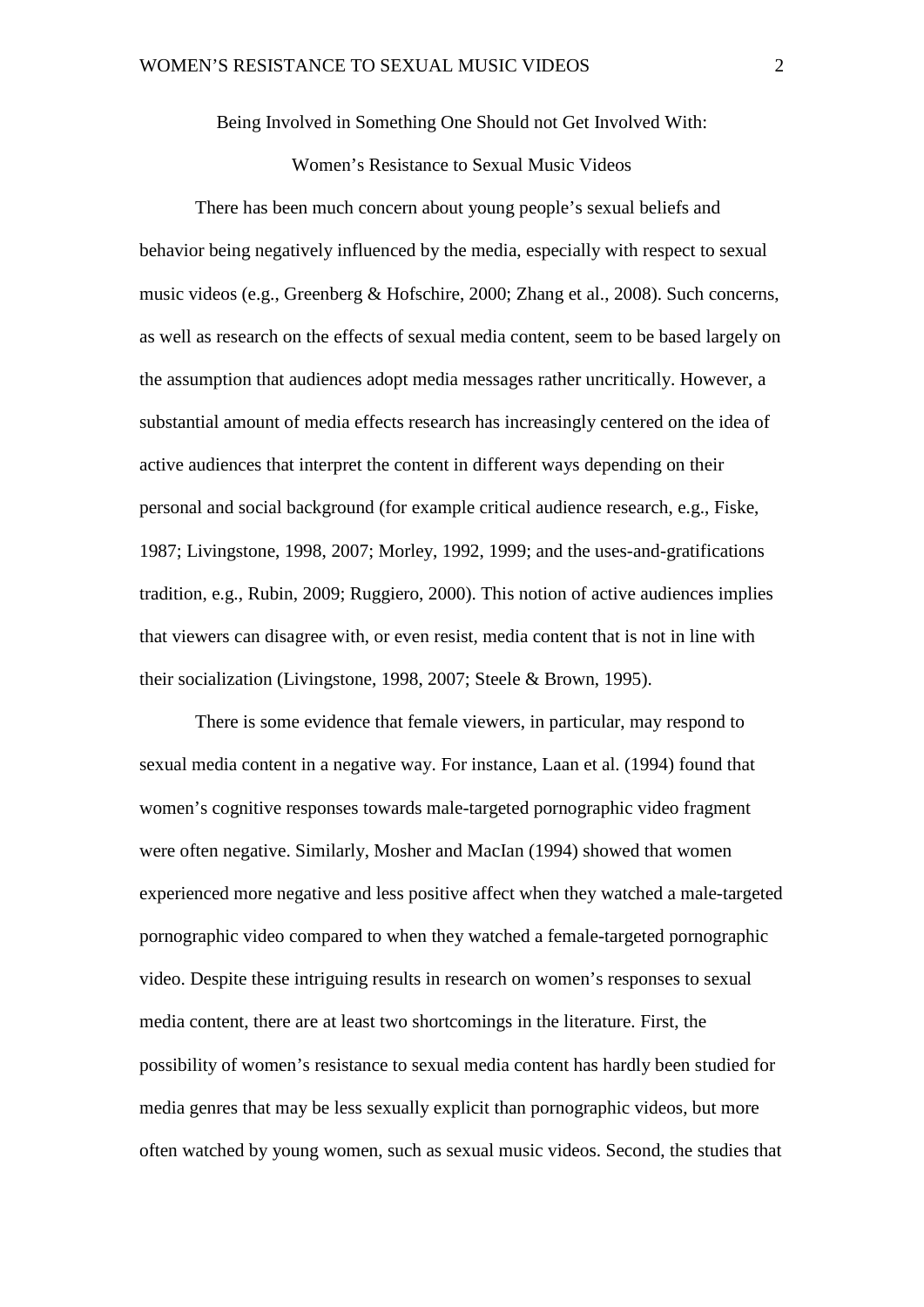have shown that female viewers can resist sexual media content (e.g., Brown & Schulze, 1990; Brown et al., 1993) have exclusively focused on the mere occurrence of resistance. However, we know little about the processes that may explain why women show resistance to sexual media content in the first place.

The present study aims to fill these two gaps in the literature. Specifically, we will investigate how and why female viewers resist sexual music videos. We propose that involvement in the sexual music video, defined by an emotionally driven attention towards the music video, elicits psychological discomfort (i.e., an expression of dissonance), which in turn may increase resistance. Although the concept 'resistance' has multiple meanings and interpretations (Durham, 1999), most conceptualizations seem to be based on a notion of audiences' critical and often negative reactions towards media content (e.g., Brown & Schulze, 1990; Brown et al., 1993; Durham, 1999; Engelen-Maddox, 2005; Irving & Berel, 2001; Laan et al., 1994). For instance, previous research has focused on women's counterarguing and critical thinking as ways to resist idealized media images of female bodies (e.g., Engeln-Maddox, 2005; Irving & Berel, 2001). Therefore, in the present study resistance will be conceptualized as negative thoughts towards the music video.

#### **Resistance in Response to Sexual Media Content**

Research on the effects of sexual media content seems to have focused mainly on viewers' acceptance of the dominant (stereotypical) messages in the content (for reviews, see Brown & Bobkowski, 2011; Escobar-Chaves et al., 2005; Ward, 2003). As a result, viewers' resistance to sexual media content has received little attention. This is somewhat surprising because there are at least two prominent models in which resistance to media content plays an important role. In Stuart Hall's (1980) encoding-decoding model, audiences are not passive recipients, but interpret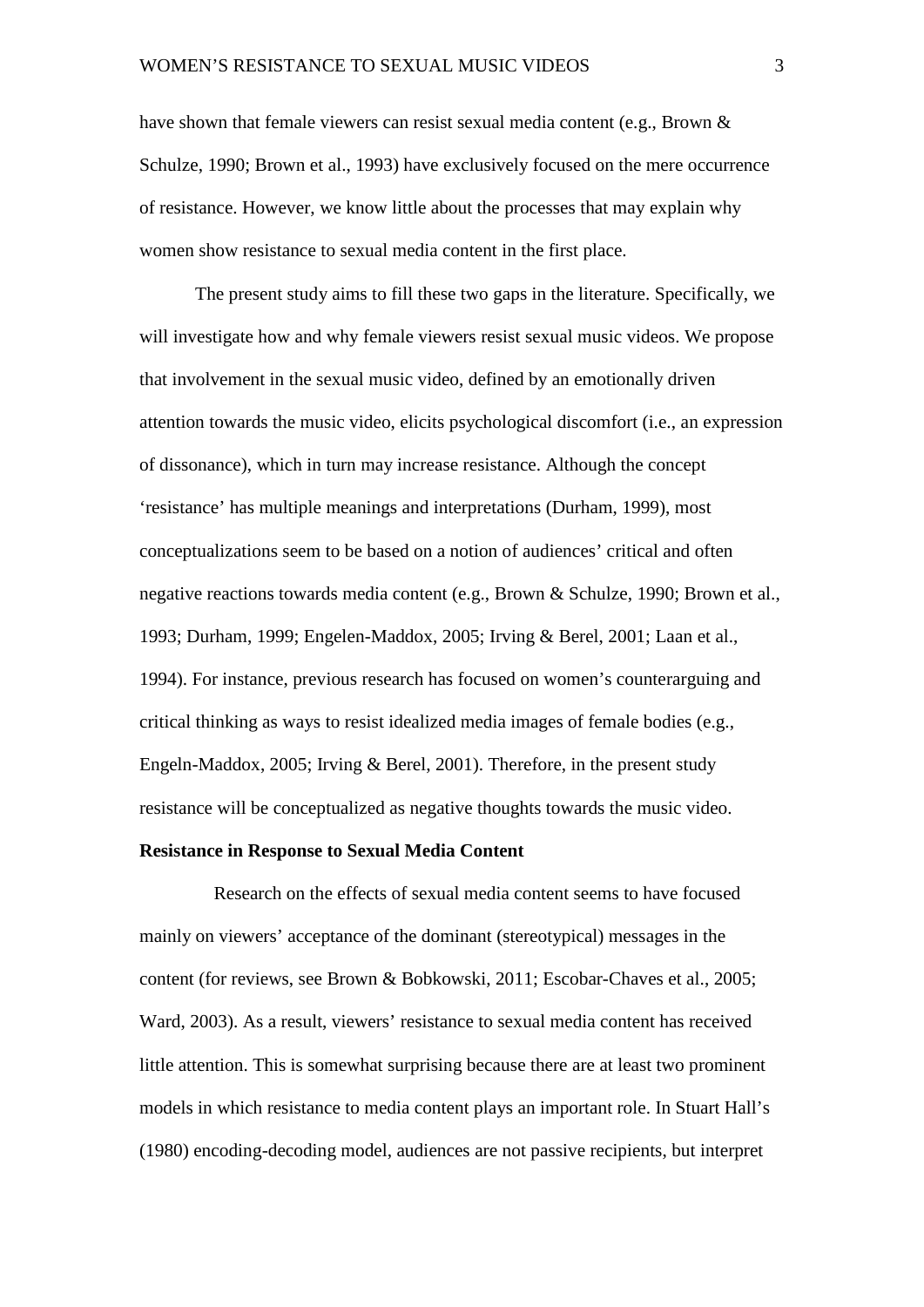media content actively and in idiosyncratic ways. Three different interpretations, or 'readings', are possible, based on individual experiences of the events depicted in the media content. Media users can interpret and accept the content as it was intended (a 'preferred' reading), reject it or disagree with it (an 'oppositional' reading), or 'negotiate' between the intended meaning of the content and their subjective meaning (Hall, 1980). Thus, the different readings that Hall suggests imply that media users do not always accept all media content. Moreover, the oppositional and negotiated readings imply that media users can even disagree with, or even resist, media content that is not in line with their experiences (Durham, 1999; Livingstone, 1998, 2007).

Similar to Hall's (1980) encoding-decoding model, Steele and Brown's (1995) Media Practice Model posits that media influences do not occur in a vacuum but depend on people's 'lived experience'. This 'lived experience', which refers to pre-existing knowledge, daily experiences and socialization, influences how audiences select, interact with, and apply media content in individual ways. This also holds for interpretations of sexual media content. For instance, in an ethnographic study on young adolescents' responses to sexual media content, Brown and colleagues (1993) found that sexually experienced girls criticized the content because of the inconsistencies they saw between the media content and real life experiences. These girls also criticized the portrayal of violence against women and of women as sex objects. Thus, media users can show different interpretations and evaluations of media content, which may also be critical and cynical. These interpretations and evaluations, in turn, determine the effect that the media content has on beliefs and behavior (Steele & Brown, 1995).

With regard to music videos, there is at least some evidence that viewers are not passively accepting sexual music video content, but interpret and evaluate the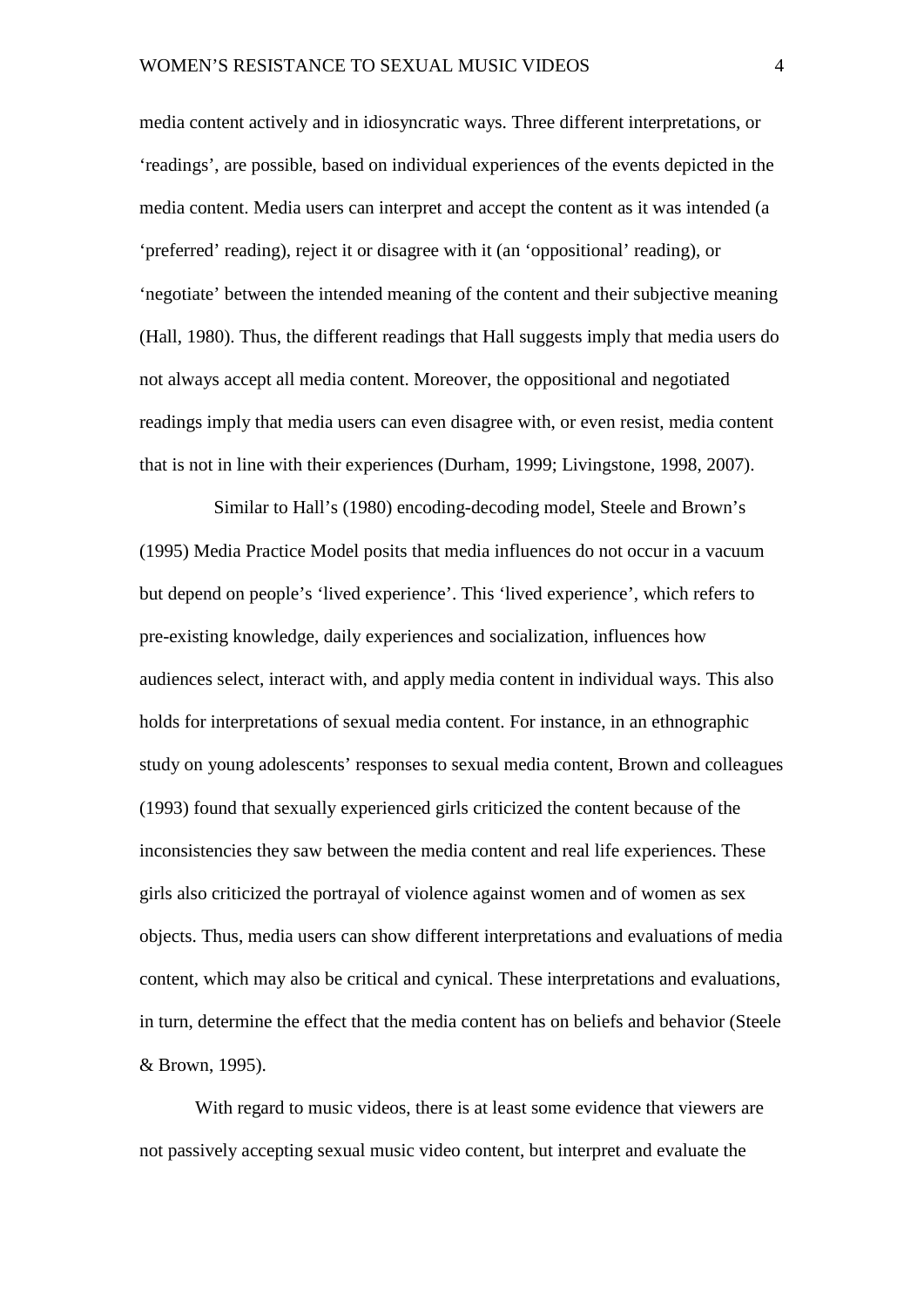content according to one's own subjective perception. (Brown, 2000, 2002; Steele, 1999). For instance, Kalof (1993) found that although male and female viewers similarly interpreted the masculine image (e.g., powerful and in control) in a sexual music video, they differed with respect to their interpretations of the feminine image (e.g., submissive vs. powerful). Furthermore, Brown and Schulze (1990) found that viewers' interpretations of the content in a sexual music video differed by gender and race. In line with the idea of an active audience (Livingstone, 1998, 2007; Steele & Brown, 1995), these findings thus suggest that viewers interpret and evaluate sexual music videos in different ways. However, it is still rather unknown whether resistance to sexual music videos occurs, and how such resistance can be explained.

# **Processes Underlying Resistance to Sexual Music Videos: Involvement and Psychological Discomfort**

Music videos are a highly involving type of media genre. Music videos have been shown to elicit high arousal and pleasure, even more so when the videos contain sexual content (Hansen & Hansen, 1990, 2000). High arousal and pleasure in response to a stimulus constitute an appetitive motivational state that directs attention towards the stimulus (Bradley & Lang, 2000; Bradley et al., 2001a, 2001b). Involvement in a sexual music video can therefore be seen as an emotion driven attention towards the video content. Similarly, Mosher and MacIan (1994) define involvement in sexual content as 'an affect-invested attentional focus on what matters most in the sexual scene' (p.101). However, sexual media messages are quite complex and filled with contradictory messages, particularly for women (e.g., Tolman, 2002). Thus, involvement in music videos may not be as straightforward when it occurs for sexual music videos.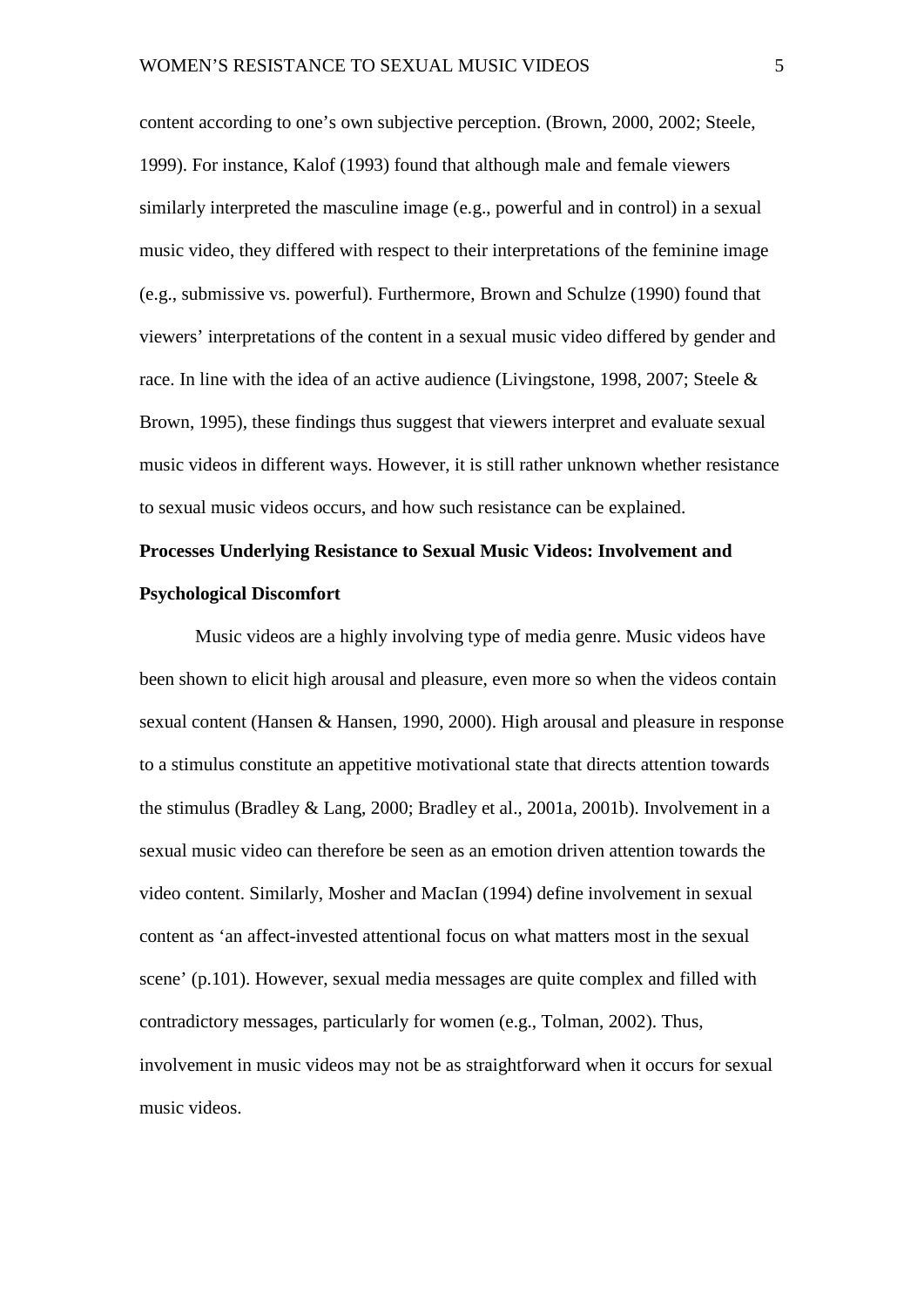In fact, previous research has shown that women's involvement in sexual media content is related to discrepant experiences (e.g., Allen et al., 2007; Attwood, 2005; Laan et al., 1994). For instance, women can show arousal and pleasure in response to pornographic content, while at the same time criticizing the content (Attwood, 2005). Moreover, women can experience a 'guilty attraction' to images of nude males because gazing at a male body is considered improper for women and in contrast with gender norms (Attwood, 2005). Women have also been found to label their sexual arousal in response to sexual media content negatively (Allen et al., 2007). For instance, Laan et al. (1994) showed that although women responded to mantargeted pornographic films with genital arousal, this arousal was paired with negative affect and low subjective sexual arousal.

These discrepant experiences may stem from women's involvement in an activity that is inconsistent with perceived social expectations and gender norms (Allen et al., 2007; Attwood, 2005). This resembles the experience of cognitive dissonance (Festinger, 1957), which refers to the perception of an inconsistency among one's cognitions. Cognitive dissonance involves a negative emotional state, characterized by psychological discomfort (Elliot & Devine, 1994). Such psychological discomfort could thus be elicited by involvement in sexual music videos, as involvement in the sexual and often stereotypical content of these videos may also be perceived as inconsistent with women's socialization. Our first hypothesis thus read: female viewers' involvement in a sexual music video will increase psychological discomfort (see H1 in Figure 1).

Psychological discomfort, in turn, is a motivational drive to reduce dissonance, for instance by arguing against the information that generates the dissonance (Elliot  $\&$ Devine, 1994). Thus, when women experience psychological discomfort as a result of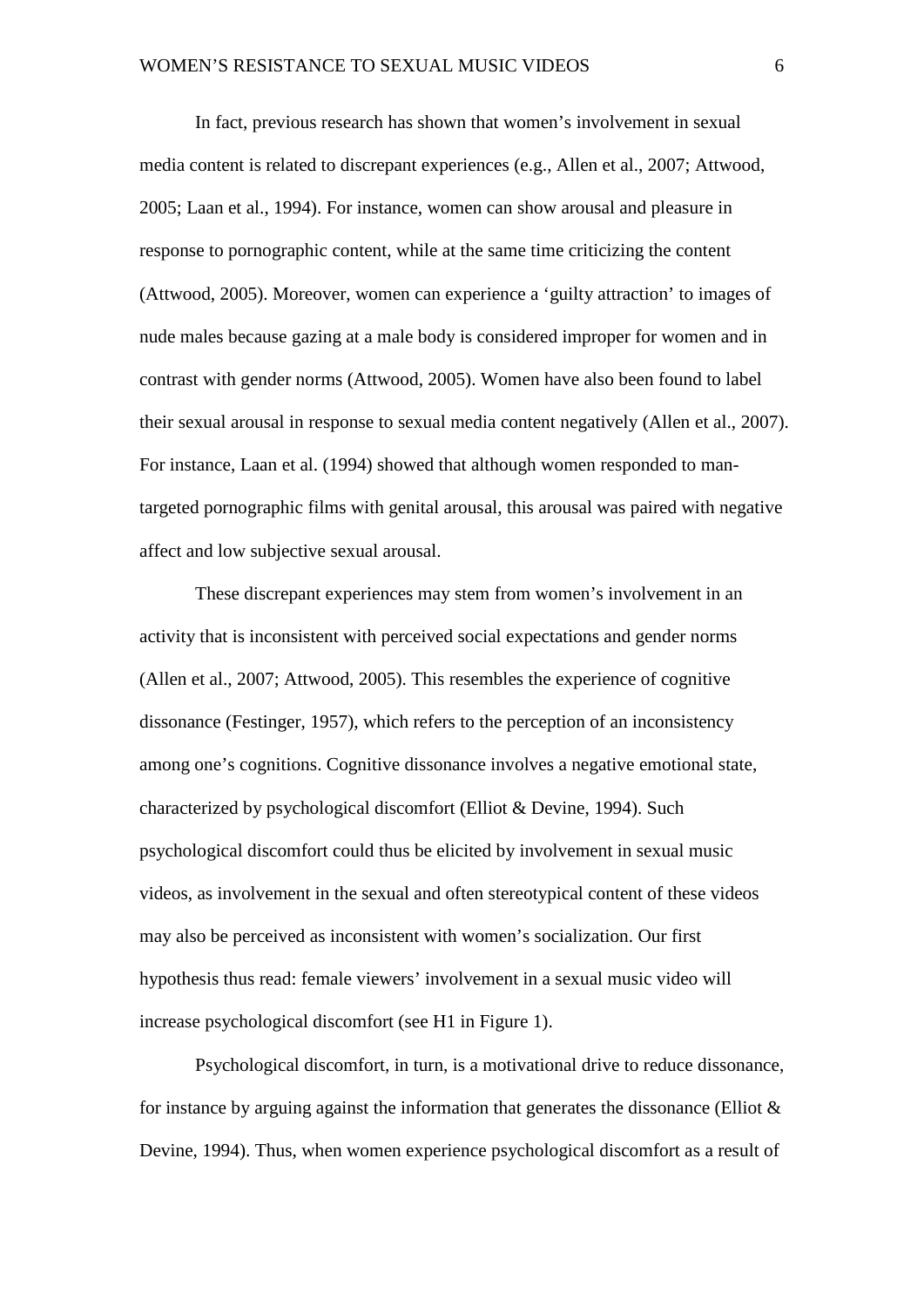their involvement in sexual media content, they can be expected to show resistance towards the content. Therefore, we hypothesized further that psychological discomfort would increase resistance towards the sexual music video (see H2 in Figure 1). Taken together, our first and second hypotheses imply that psychological discomfort mediates the effect of involvement in a sexual music video on resistance towards the music video. Formally, this is visualized as H3 in Figure 1.

#### **Method**

To test our hypotheses, an experiment was conducted with a one-factorial between-subjects design (music video: sexual vs. neutral). Participants were randomly assigned to one of two conditions, a sexual condition or a neutral condition. Participants in the sexual condition  $(N = 22)$  were shown the music video 'Pin Pon' by El Medico. The video shows a male artist observing and giving grades to scarcely dressed women, who are dancing for him in a sexually suggestive way. Participants in the neutral condition  $(N = 22)$  were shown the music video 'Baby Lores Y Insurrecto Dejala ir 1' by Clan 537. This music video shows men and women interacting in a non-sexual way (e.g., talking and having fun together). Pretests among 16 undergraduates revealed that the two music videos were perceived as either sexual and gender-stereotypical or neutral in that respect.

The music videos were chosen to differ mainly on the presence of sexual content, and resembled each other in music genre (Cubaton), scenery (warm and sunny environment), and the presence of a male artist interacting with female characters. Both videos were of equal length. The music genre Cubaton was chosen as it is a relatively unknown music genre in the Netherlands, which would reduce the possible confounding influence of familiarity of the music video or liking of the music genre. Familiarity of the music video and liking of the music genre was tested by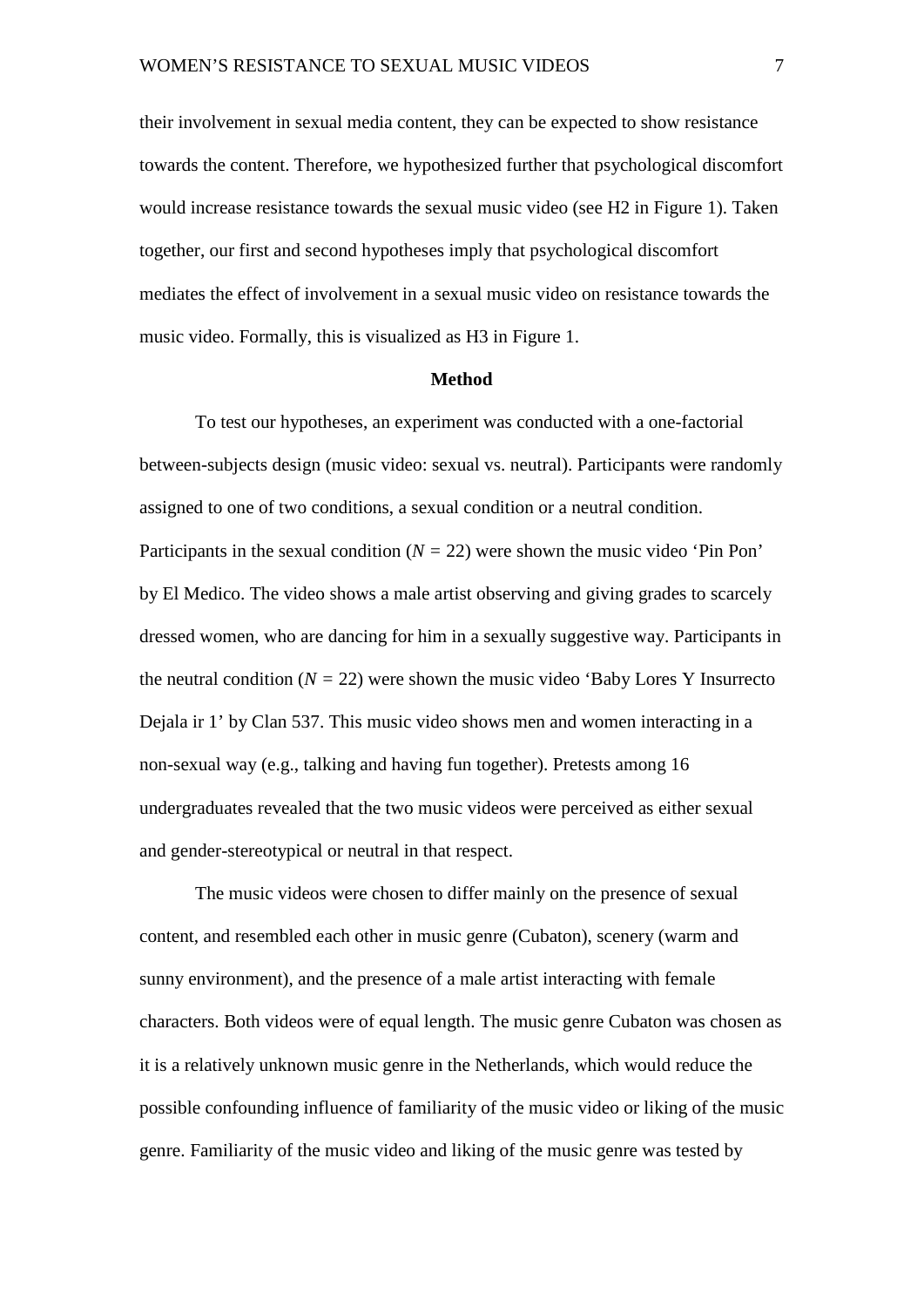asking participants to indicate whether they had seen the music video before by answering *yes* (coded 1) or *no* (coded 2), and how much they liked the music genre in the video on a scale from 1 (*not at all)* to 5 *(a lot*). One-way ANOVA's showed that participants in the two conditions indeed did not differ in their familiarity with the music video (*F* [1,42] < 1,  $p = 1.00$ ;  $M = 1.91$ ,  $SD = .29$  for both conditions), or in their liking of the music genre of the music video ( $F[1,42] = 1.85$ ,  $p = .18$ ;  $M = 2.55$ ,  $SD = 1.22$  for the sexual condition;  $M = 3.05$ ,  $SD = 1.21$  for the neutral condition). **Sample**

Forty-four Dutch women aged 18-28,  $(M = 22.71, SD = 2.51)$  were recruited to participate in the experiment at the University of Amsterdam. Of the sample, 47.7% was in a relationship, 75% was heterosexual, 22.8 % was bisexual and 2.3 % was lesbian. Participants were offered the possibility to take part in a lottery to win a gift certificate of 25 Euros as an incentive.

## **Procedure**

Before the experiment, participants were given general information regarding the (sexual) content of the experiment and requested for informed consent. Participants were then seated in separate cubicles with individual computers in order to ensure privacy and asked to follow the instructions on the computer. After watching a (sexual or non-sexual) music video, participants in both conditions completed the same questionnaire on the computer. The questionnaire included measures of involvement, psychological discomfort and a thought-listing procedure to measure negative thoughts towards the music video. At the end of the questionnaire, participants were asked to provide personal information such as age, relationship status, and sexual orientation. Finally, participants were debriefed and thanked for their participation.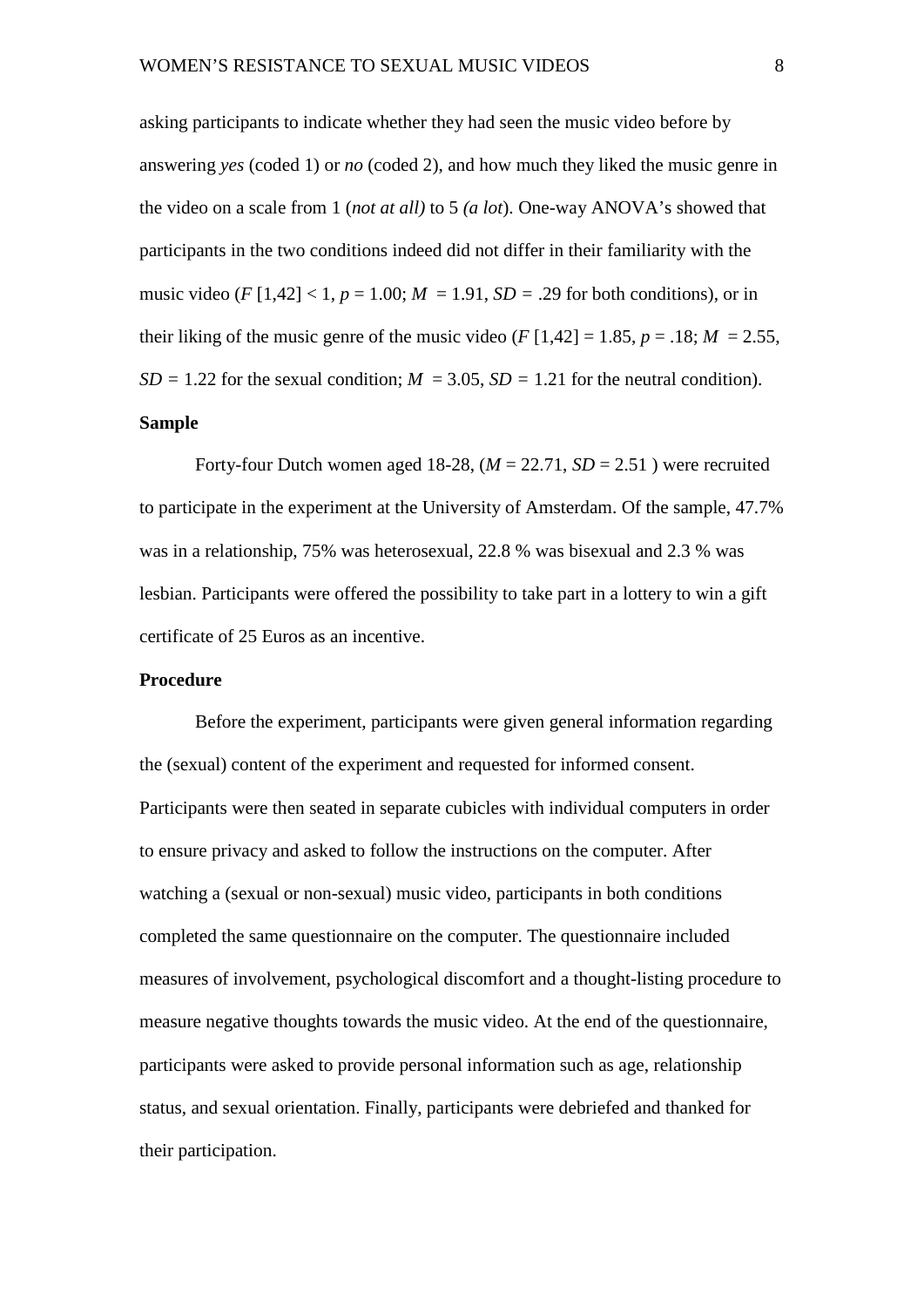#### **Measures**

**Involvement.** We conceptualized involvement in sexual media content as an emotion-driven attentional focus to the sexual content. Previous research has shown that emotion-driven attention to a highly arousing and positive stimulus results in shorter estimations of the duration of the stimulus (Angrilli et al., 1997; Noulhiane et al., 2007; Tipples, 2010). Conversely, longer estimations have been found for lowarousal positive stimuli, or high-arousal negative stimuli (Angrilli et al., 1997). Therefore, involvement in the music video was measured through time estimation. Participant were asked to indicate the duration of the music video by choosing one of the options: 1 (*3 minutes),* 2 (3*,5 minutes*), 3 (*4 minutes*)*,* 4 (*4,5 minutes*) or 5 (*5 minutes*.) The measure was recoded such that higher scores indicated shorter time estimations and thus more involvement. Means and standard deviations are presented in Table 1.

**Psychological discomfort.** To compose a psychological discomfort scale, we used the same items as used in previous research to measure psychological discomfort (e.g., Elliot & Devine, 1994; Galinsky et al., 2000): uncomfortable, uneasy, and bothered. Participants were presented with each of these affective states and asked to indicate 'the extent to which each word describes the way you feel right now,' on a 5 point scale ranging from 1 (*not at all*) to 5 (*extremely*). Other affective states that were added as filler items were: dissatisfied with myself and annoyed with myself (negative affect towards self), happy, good, friendly, energetic, and optimistic (positive affect; cf. Galinsky et al., 2000). We added filler items to avoid that participants would get suspicious about the purpose of the study. The three psychological discomfort-items loaded on one factor (explained variance 40%) and formed a reliable scale with a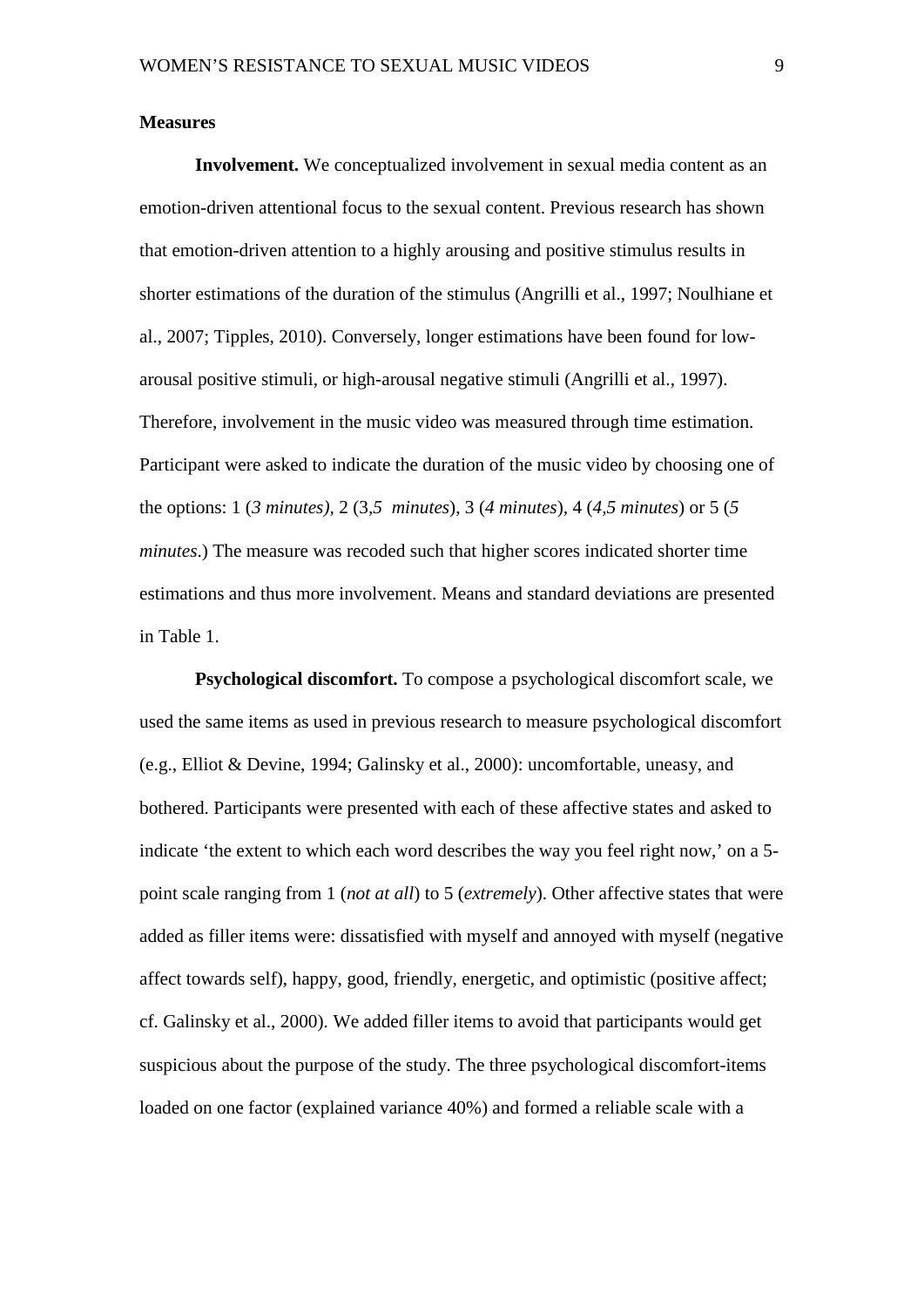Cronbach's alpha of .78. The items were therefore averaged to obtain one measure of psychological discomfort. Means and standard deviations can be found in Table 1.

**Resistance.** We used a thought listing procedure to measure negative thoughts towards the music video. Such an open-ended thought listing procedure is often employed to measure counterarguments to persuasive messages (e.g., Burkley, 2008; Tormala et al., 2006). Participants were asked to recall five thoughts they had while watching the music video and fill in each thought on a separate screen. Once this was completed, the five thoughts successively reappeared on the screen. Participants were asked to indicate for each thought whether the thought was positive, negative, or neutral. The negative thoughts score was composed by summing the amount of negative thoughts. Means and standard deviations of the negative thoughts score can be found in Table 1.

## **Randomization Check**

To make sure randomization was successful, we tested whether the participants in the two conditions were equal on the following variables that could possibly influence the main results: age, relationship status, and sexual orientation. For relationship status, participants were asked to indicate whether they were 'currently in a relationship;' 'currently not in a relationship, but has relationship experience;' or 'currently not in a relationship, and does not have relationship experience.' Sexual orientation was measured by asking participants to indicate their sexual preference on a 5-point scale, with the response options 1 (*males only*), 2 (*mainly males, but also females*), 3 (*both males and females*) 4 (*mainly females, but also males*) and 5 (*females only*). The option 'I prefer not to answer' was also given.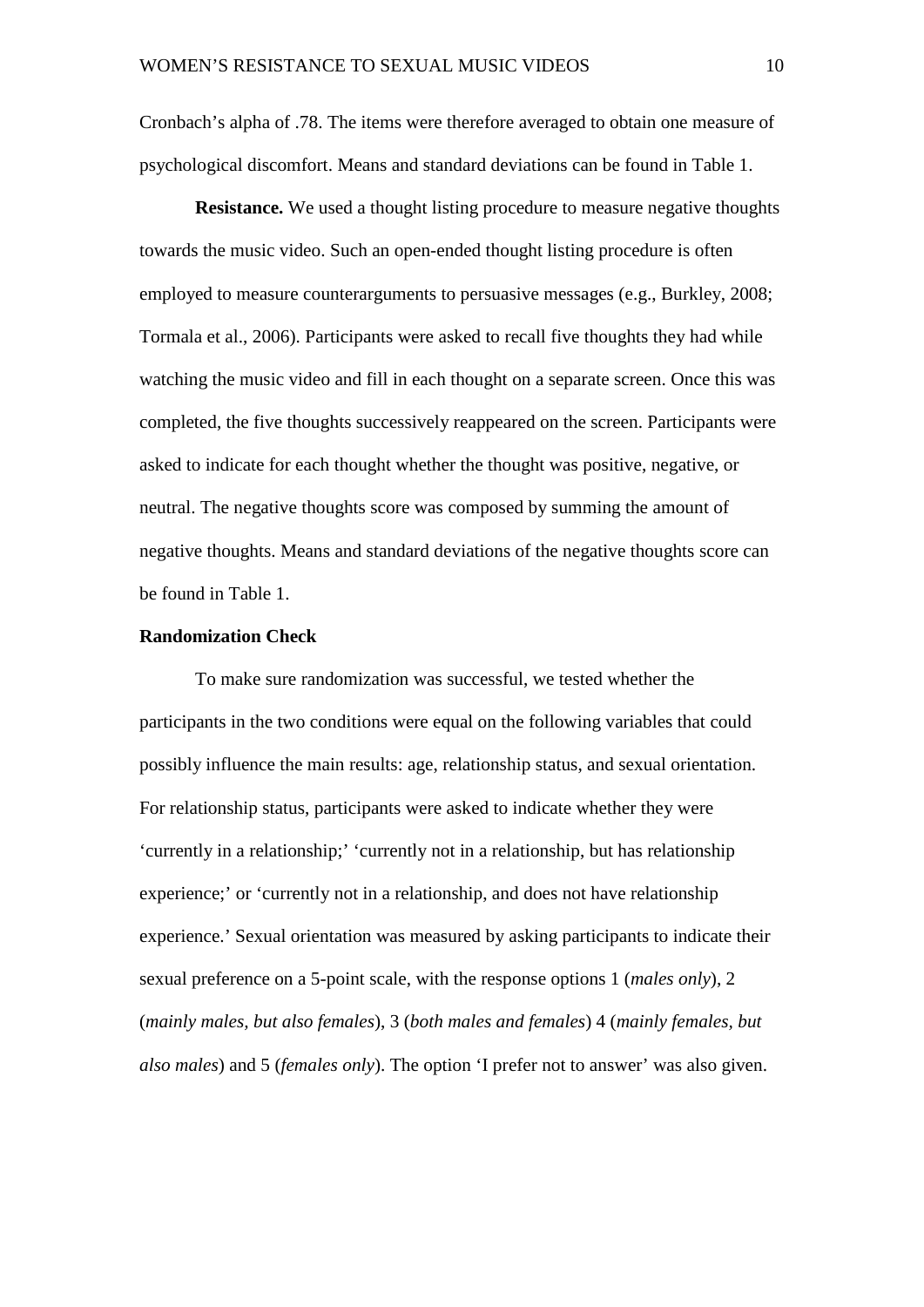One-way ANOVA's showed that participants in the two conditions did not differ in age (*F* [1,42] = 2.73, *p* = .11), relationship status (*F* [1,42] = 2.70, *p* = .11), or sexual orientation  $(F [1, 42] = .80, p = .38)$ .

#### **Data Analysis**

We tested our hypotheses with ordinary least-square regressions. As we had directional hypotheses, one-tailed significance testing of our hypotheses was deemed appropriate. Because we were interested in the process of involvement in sexual music videos on resistance through psychological discomfort, we initially tested the hypotheses for the sexual music video condition only. To make sure that the expected process only held for involvement in a sexual music video, the effects of involvement on psychological discomfort and resistance were also separately analyzed for the neutral music video condition. In this analytical approach we followed the strategy developed by Moyer-Gusé and Nabi (2010), who also analyzed underlying mechanisms of media influence separately for an experimental and a neutral condition.

The mediation of psychological discomfort was investigated by hierarchical regression analysis. In this analysis, the mediator was entered in a second step in the regression analysis, so that the remaining effect of involvement on resistance could be tested while accounting for the influence of psychological discomfort. Because Shapiro-Wilk tests showed that the normality assumption was violated for the measures involvement, psychological discomfort and resistance  $(p < .05)$ , we also tested the mediation effect with bootstrapping, calculating a 90% bootstrap bias corrected and accelerated confidence interval (BCa CI) for 1000 bootstrap samples.

#### **Results**

#### **Manipulation Check**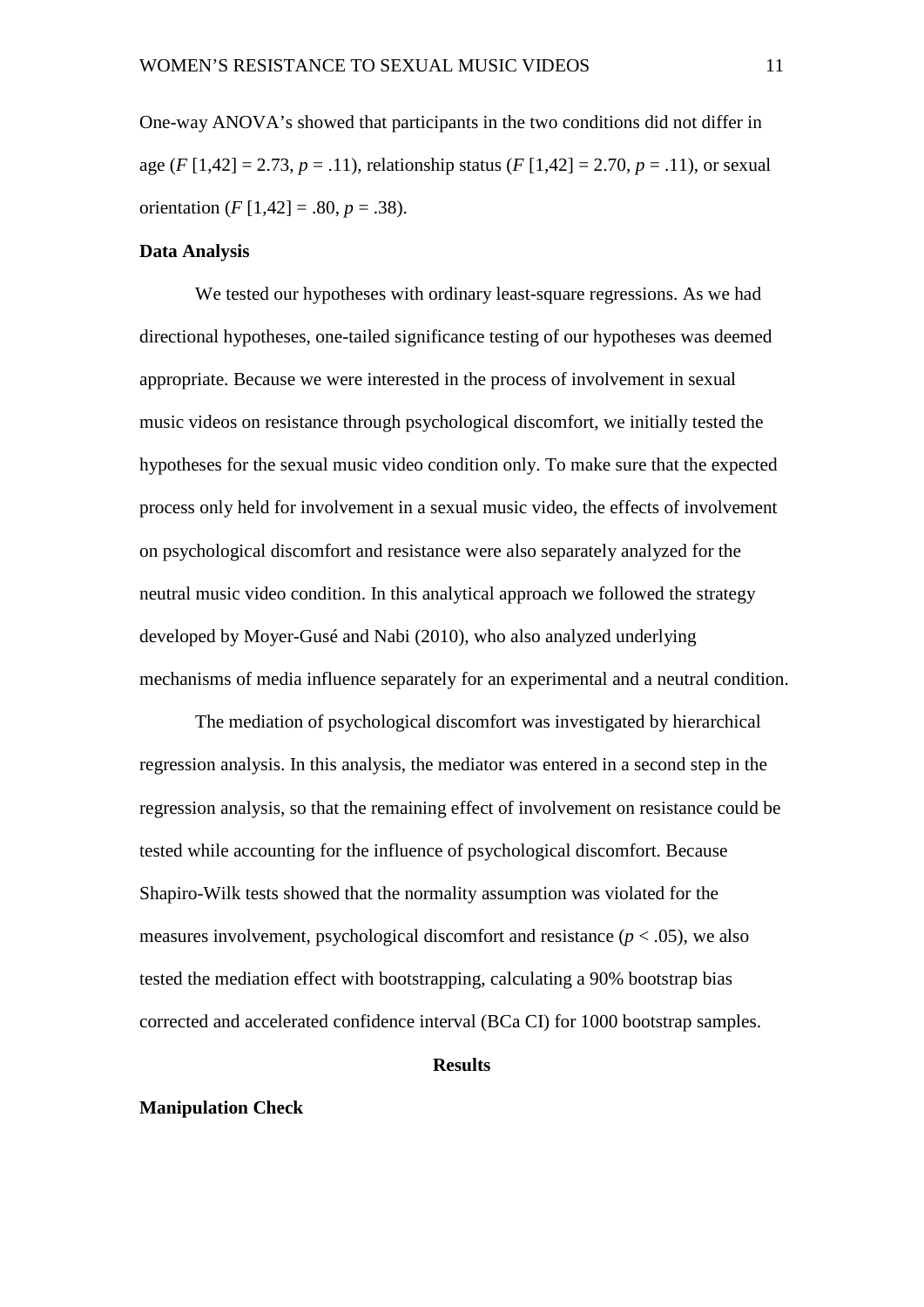Before testing the hypotheses, we first compared the sexual music video condition with the neutral music video condition on amount of involvement. Given that sexual stimuli have been shown to elicit more engagement, arousal and pleasure in previous research (e.g., Bradley et al., 2001a, 2001b, Hansen & Hansen, 1990), we expected that participants would be more involved in the sexual condition than in the neutral condition. In line with our expectations, exposure to the sexual music video led to more involvement ( $M = 3.81$ ,  $SD = 1.01$ ) than exposure to the neutral music video ( $M = 3.14$ ,  $SD = 1.32$ ),  $F(1,42) = 3.71$ ,  $p < .05$ .

#### **Regression Analyses**

Hypothesis 1 predicted that involvement in a sexual music video would increase psychological discomfort. A regression analysis for the sexual music video condition, with involvement as the independent variable and psychological discomfort as the dependent variable, showed that involvement was significantly and positively related to psychological discomfort,  $B = .32$ ,  $SE = .16$ ,  $p < .05$ ,  $R^2 = .17$ . Thus, higher involvement in the sexual music video resulted in more psychological discomfort. Hypothesis 1 was therefore supported.

Hypothesis 2 predicted that psychological discomfort would increase resistance towards the music video. The regression analysis for the sexual music video condition, with psychological discomfort as the independent variable and resistance as the dependent variable, showed that psychological discomfort significantly and positively predicted the amount of resistance towards the music video, *B =* 1.36, *SE*  $= .30, p < .001, R<sup>2</sup> = .51$ . This means that the more psychological discomfort viewers experienced, the more they resisted the sexual music video. Thus, Hypothesis 2 was also supported.

#### **Mediation Analysis**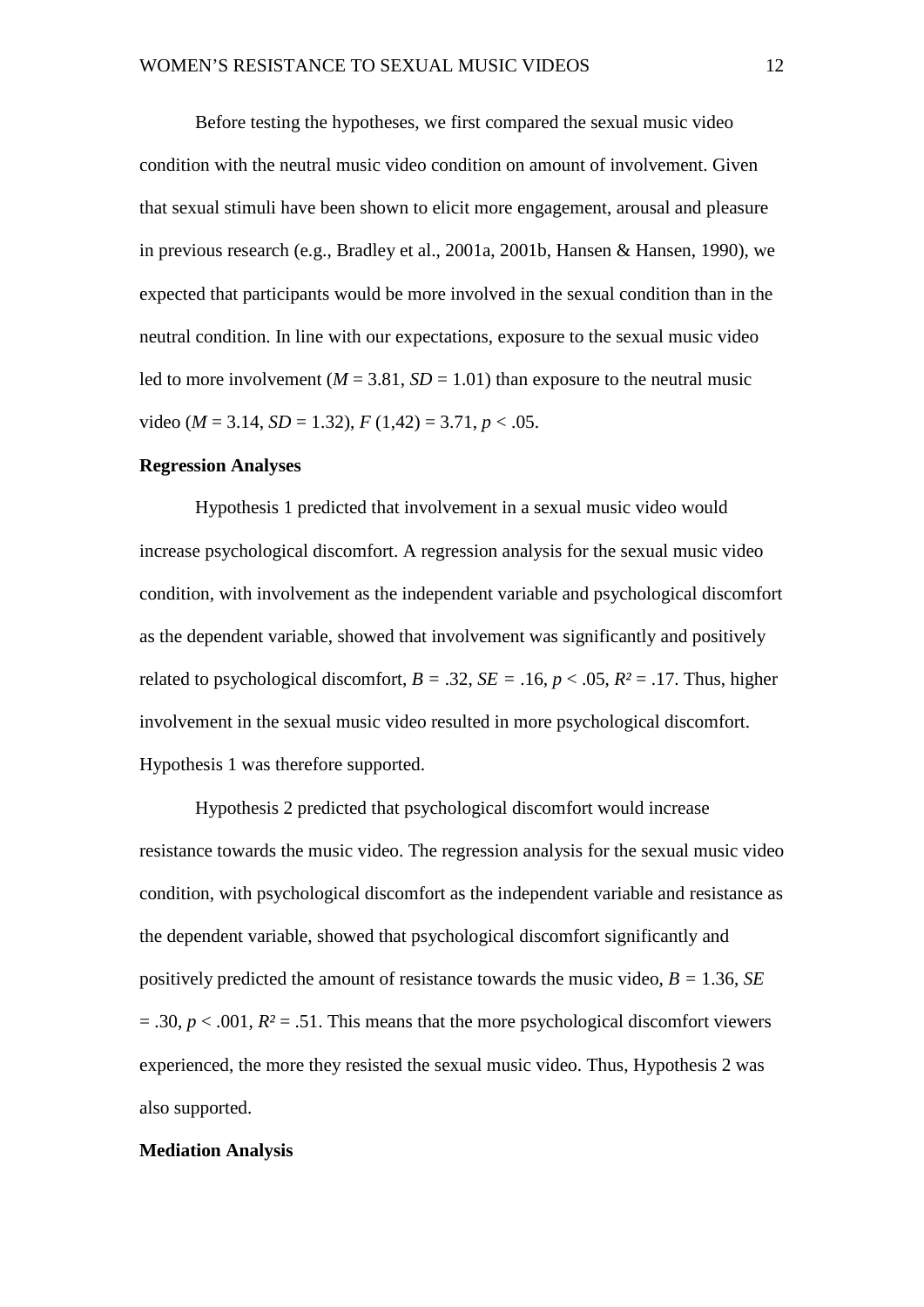Hypothesis 3 predicted that the effect of involvement in a sexual music video on resistance would be mediated by psychological discomfort. Thus, when psychological discomfort is included as a predictor of resistance towards the music video in a hierarchical regression analysis, the association between involvement and resistance should disappear. We first analyzed the direct effects of involvement on resistance. Regression analysis for the sexual music video condition showed a significant direct effect of involvement on resistance,  $B = .72$ ,  $SE = .29$ ,  $p < .05$ ,  $R^2$  $=$  .23. This means that women who were more involved in watching the sexual music video showed more resistance to the music video. Second, we added psychological discomfort to the regression analysis in a second step. The results showed that when psychological discomfort was added to the prediction, the effect of involvement on resistance was no longer significant,  $B = .35$ ,  $SE = .25$ ,  $p = .09$ . Moreover, adding psychological discomfort to the regression significantly improved the prediction of involvement on resistance,  $\Delta R^2 = .32$ ,  $p < .01$ . Thus, our third hypothesis was also supported. A summary of the hierarchical regression analysis is shown in Table 2.

The direct effect of involvement on resistance remained significant with bootstrapping. Further, the 90% BCa CI for the indirect effect of involvement on resistance, through psychological discomfort, was between .14 and .75 and was, as it did not include zero, significant. In sum, the bootstrap analyses confirmed the statistical significance of our results that we obtained on the basis of parametric significance tests.

## **Additional Analyses: Neutral Music Video**

To test whether the effect of involvement on psychological discomfort and resistance only held for a music video with sexual content, we also analyzed the effects for the neutral music video condition. Involvement in the neutral music video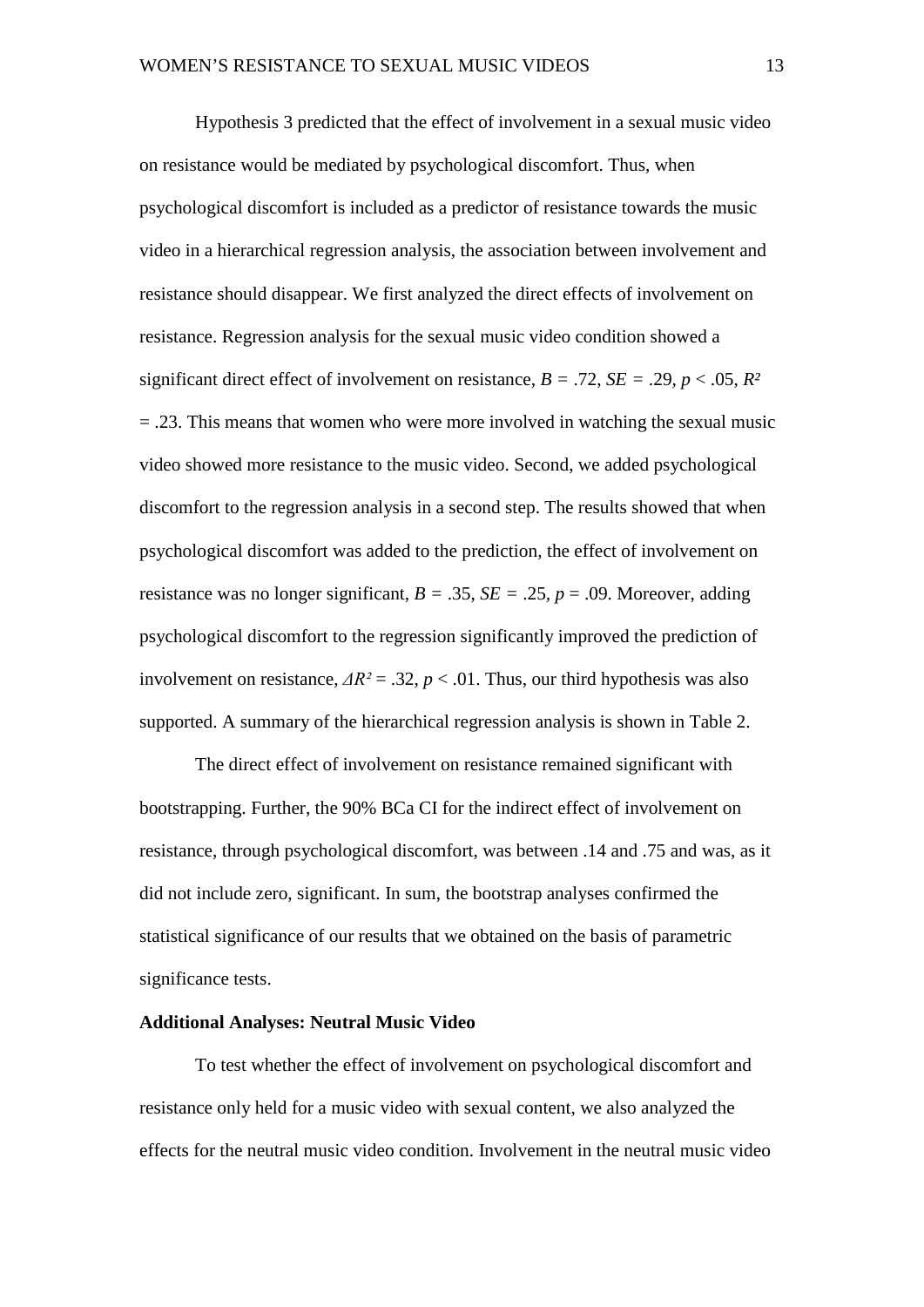did not increase psychological discomfort,  $B = -0.06$ ,  $SE = 0.13$ ,  $p = 0.69$ ,  $R^2 = 0.01$ . In addition, we also did not find a significant direct effect of involvement in the neutral music video on resistance towards the music video,  $B = -.28$ ,  $SE = .25$ ,  $p = .28$ ,  $R^2$ = .06. This means that higher involvement in a neutral music video did not increase psychological discomfort, nor did it increase resistance towards the music video. Correlations between involvement, psychological discomfort and resistance, for both the sexual and the neutral music videos, are shown in Table 1.

#### **Discussion**

To date, research on sexual music videos has paid little attention to the possibility that viewers resist the content of sexual music videos. Moreover, processes through which such resistance occurs were understudied. The present study showed that involvement in a sexual music video increased psychological discomfort for women. This discomfort, in turn, augmented resistance towards the music video in the form of negative thoughts towards the music video. Furthermore, we found higher involvement for the sexual music video condition compared to the neutral music videos condition. This is in line with previous findings that sexual stimuli elicit higher appetitive motivation compared to other positive stimuli (Bradley & Lang, 2000; Bradley et al., 2001a, 2001b). Being drawn to sexual media content in such a way may be perceived as being in contrast to young women's socialization (Allen et al., 2007; Attwood, 2005), which likely resulted in women's feeling that their involvement in the sexual music video was inappropriate. This expressed itself in feelings of psychological discomfort, which eventually elicited resistance to the content. In addition, psychological discomfort fully mediated the effect of involvement on resistance towards the music videos. Psychological discomfort can thus be seen as an explanation of how female viewers come to resist sexual media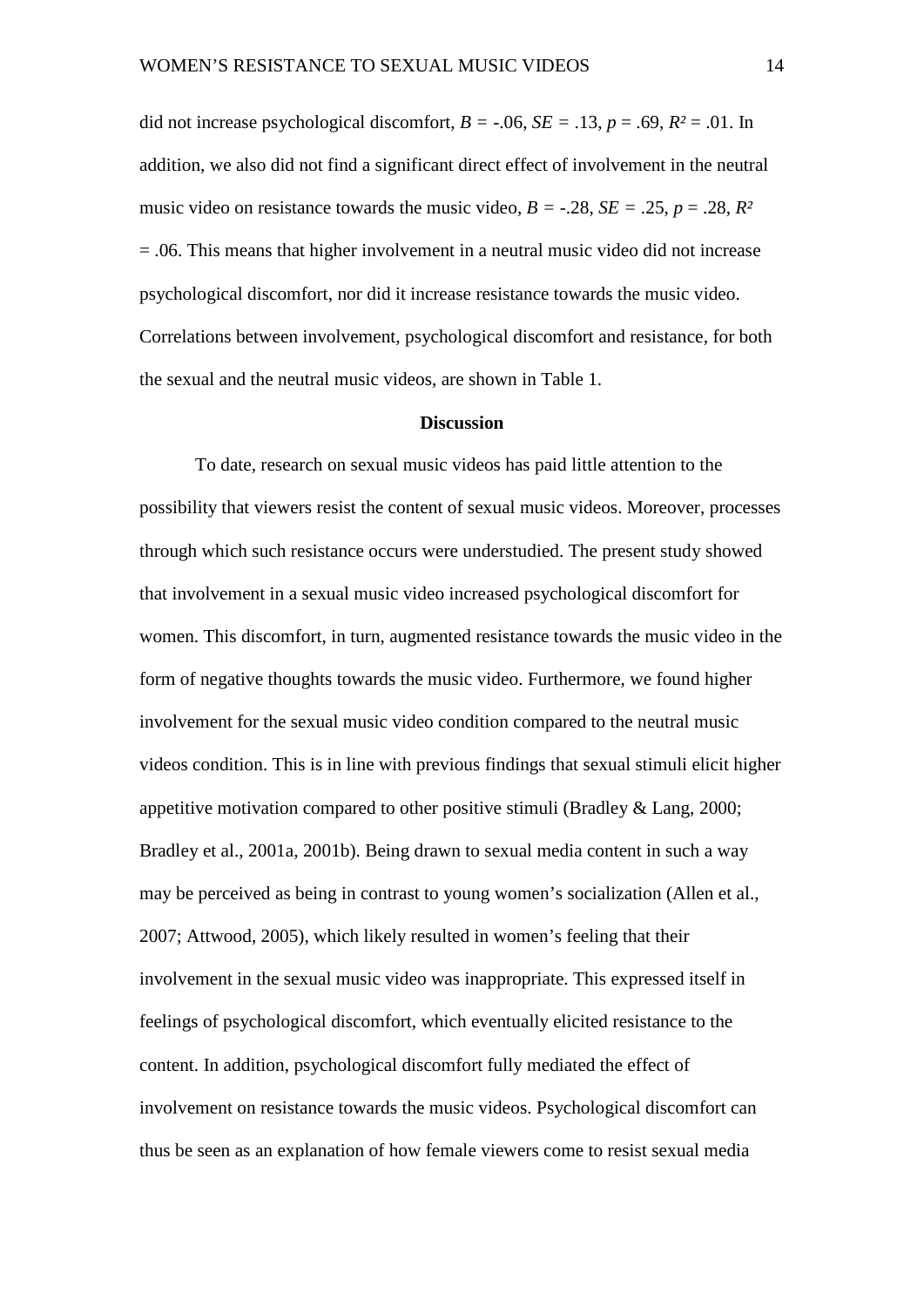content. Moreover, these effects were purely the result of involvement in sexual media content, as they were not found for involvement in a neutral music video. Thus, involvement in a neutral music video did not elicit psychological discomfort or resistance, most likely because involvement in non-sexual content did not conflict with women's socialization.

## **Implications for Research on the Effects of Sexual Media Content**

The overall pattern of our findings is in line with audience research that has put forward the idea of a more active audience that interprets media content in different ways, depending on experiences in daily life (Livingstone, 1998, 2007; Morley, 1992; Ward, 2003). This notion has been lacking in most research on sexual media content, which mostly seems to adhere to the idea of direct effects of sexual media content on audiences (Attwood, 2005). Research has shown associations between the use of sexual media content and various sexual attitudes, beliefs, and behaviors (for reviews, see Brown & Bobkowski, 2011; Ward, 2003). However, the empirical studies, along with their notion of direct causal effects of (sexual) media content, are not uncontested. The studies have been criticized for showing only small effect sizes and for not sufficiently taking into account contextual factors and preexisting differences between viewers (e.g., Ferguson et al., 2011; Steinberg & Monahan, 2010). Such small overall direct effects may be the result of some viewers resisting media content. As a result, we need a better understanding of how viewers interpret and respond to sexual media content in order to understand the effects of sexual media content (see for elaboration, Ward, 2003). Building on previous research that showed critical and negative responses towards sexual media content (e.g., Brown & Schulze, 1990; Brown et al., 1993), the present study is an initial step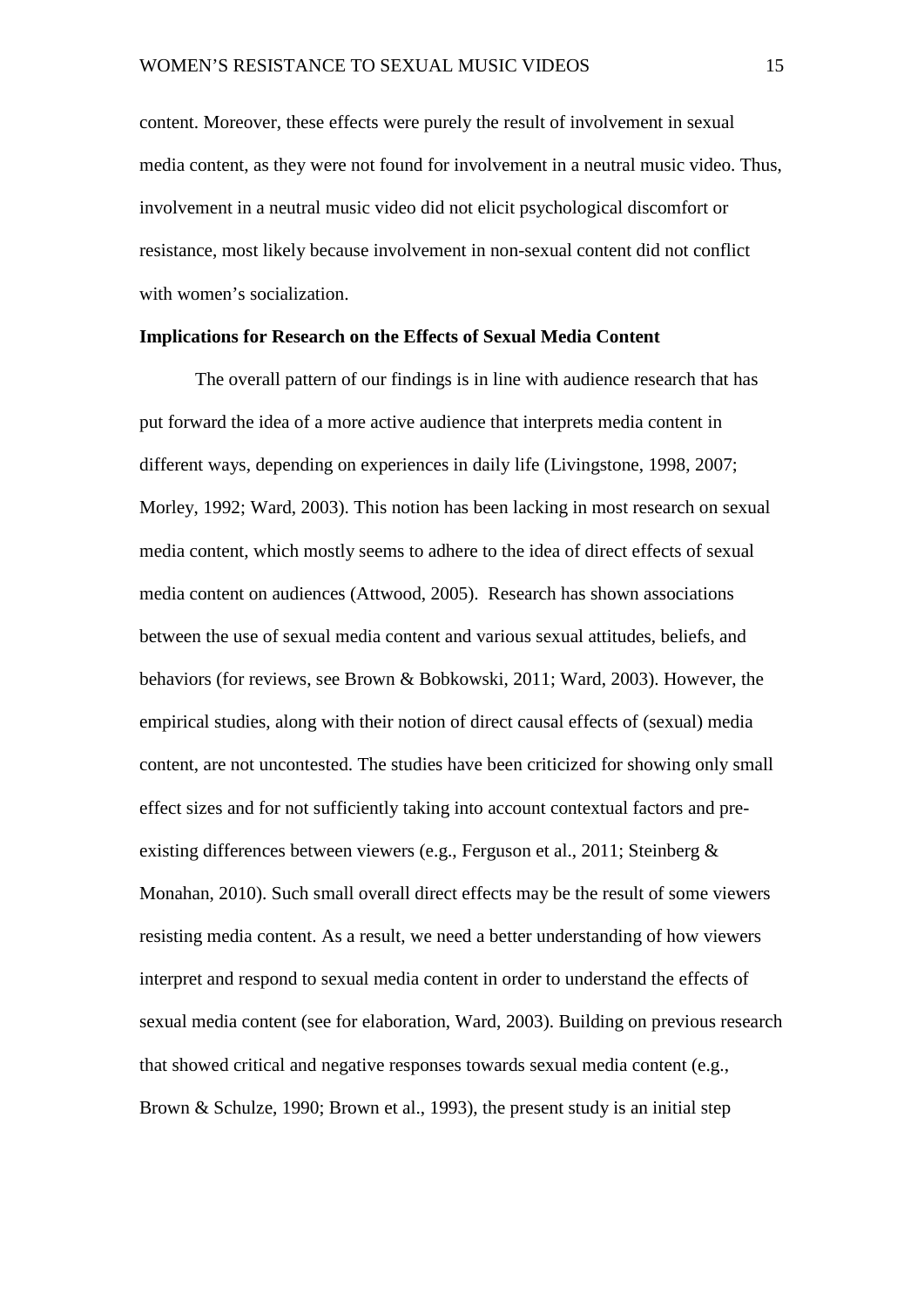forward in improving our knowledge about how female viewers resist sexual media content, and sexual music videos in particular.

Our finding of the effect of involvement on resistance may seem in contrast to previous research that has shown that involvement in sexual music videos increases the effects of music videos on stereotypical beliefs (Strouse et al., 1994; Ward et al., 2005; Ward & Rivadeneyra, 1999). That is, one would expect that the effect of involvement on resistance towards the music video makes it less likely that beliefs are influenced by the content of the music video. However, the two types of effects are not necessarily mutually exclusive. In fact, over time they may be related. Our results do not preclude the possibility that women do resist sexual media content at the moment they are exposed to it, but that their beliefs are still influenced over time. Such delayed effects have been found in previous research on effect of persuasive messages (e.g., Gruder et al., 1978; Pratkanis et al.,, 1988; Priester et al., 1999). For instance, Gruder et al. (1978) found that giving subjects a discounting cue that a message was false resulted in a lack of immediate attitude change, but an increase in message-consistent attitudes six weeks later. A message is expected to have a delayed impact on attitudes because it remains active in memory, while the link to the discounting cue disappears over time (Gruder et al., 1978; Kumkale & Albarracín, 2004; Pratkanis, et al., 1988; Priester et al., 1999). This is especially the case when much attention is paid to the message and less attention is paid to the discounting cue (Priester et al., 1999).

A similar effect may occur when sexual media content is resisted. In this case, the psychological discomfort may work as a discounting cue that keeps the viewer from accepting the stereotypical images in the content. However, psychological discomfort is a state that dissipates quickly after resistance has occurred (Elliot &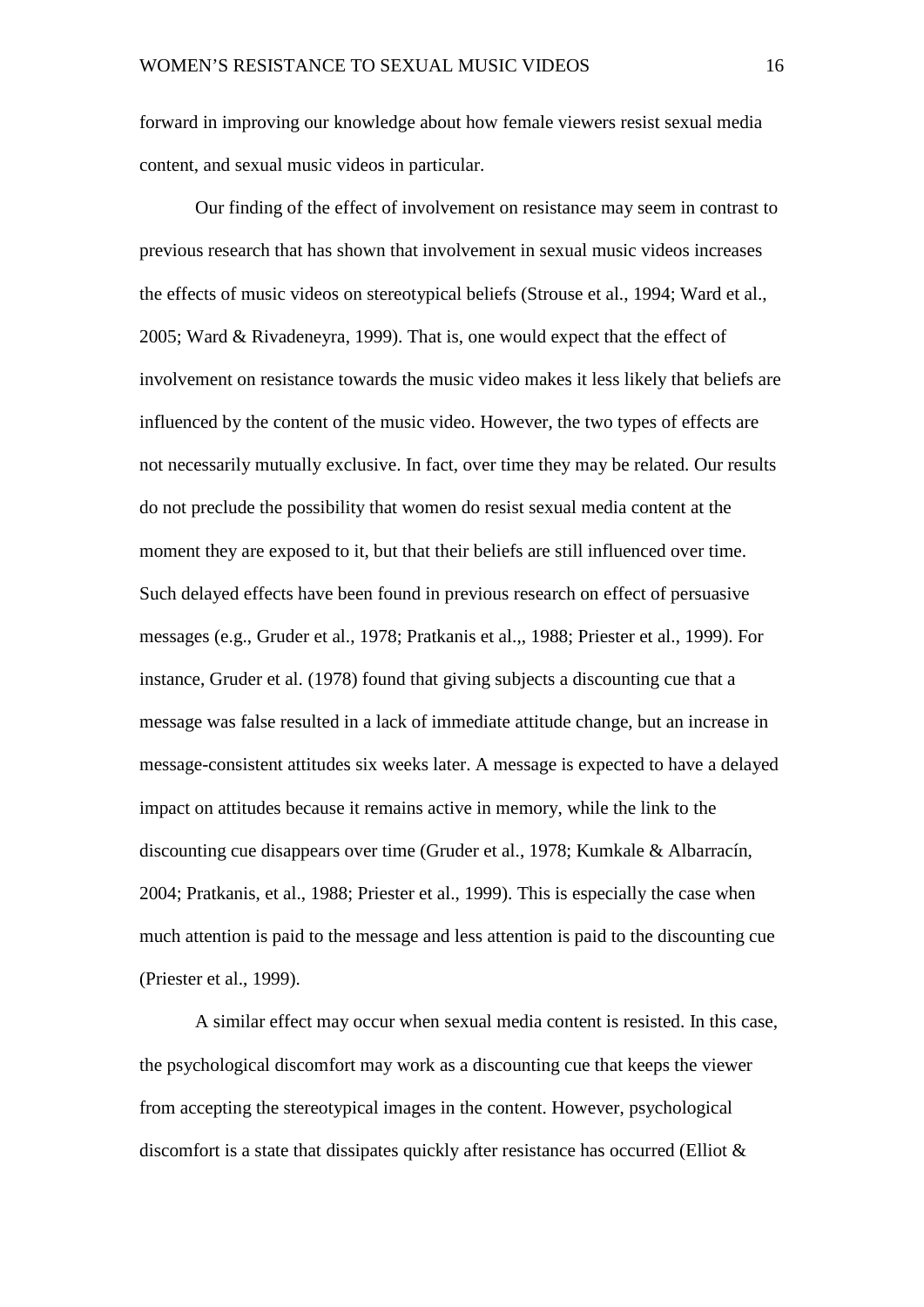Devine, 1994). As a consequence, involvement in the content may result in the sexual stereotypes being activated and stored up in memory, which eventually may affect attitudes over time. Investigating the long term effects of resistance to sexual media content is therefore an essential issue for future research on the effects of sexual media content.

#### **Limitations**

Several limitations should be considered when interpreting our findings. First, our sample consisted of higher educated young adult women. These women are likely to have developed skills for critical thinking, more so than younger or less educated women and may thus be more capable of being resistant. In this context, however, it is important to note that previous research has found similar analytic and interpretive responses to television by viewers with different educational levels (Neuman, 1982). In addition, younger audiences have also shown critical responses to sexual media content (e.g., Brown et al., 1993; Steele & Brown, 1995). Against this backdrop, future research should investigate the influence of developmental and educational levels on resistance processes more profoundly.

A second, and related, limitation is that our specific sample may have determined the type of resistance found. Generally, audience subgroups may be differentially sensitized toward certain resistance responses to sexual media content (Morley, 1999). For example, Boosalis and Golombisky (2010) showed that female students rejected sexual objectification of women in music videos. However, they did not criticize other biased messages in the music videos, for instance the importance of women's looks to be desirable to men. According to the authors, the young women rejected sexual objectification to make sense of their discomfort with the videos, without recognizing the dominant discourses that women should be beautiful. This is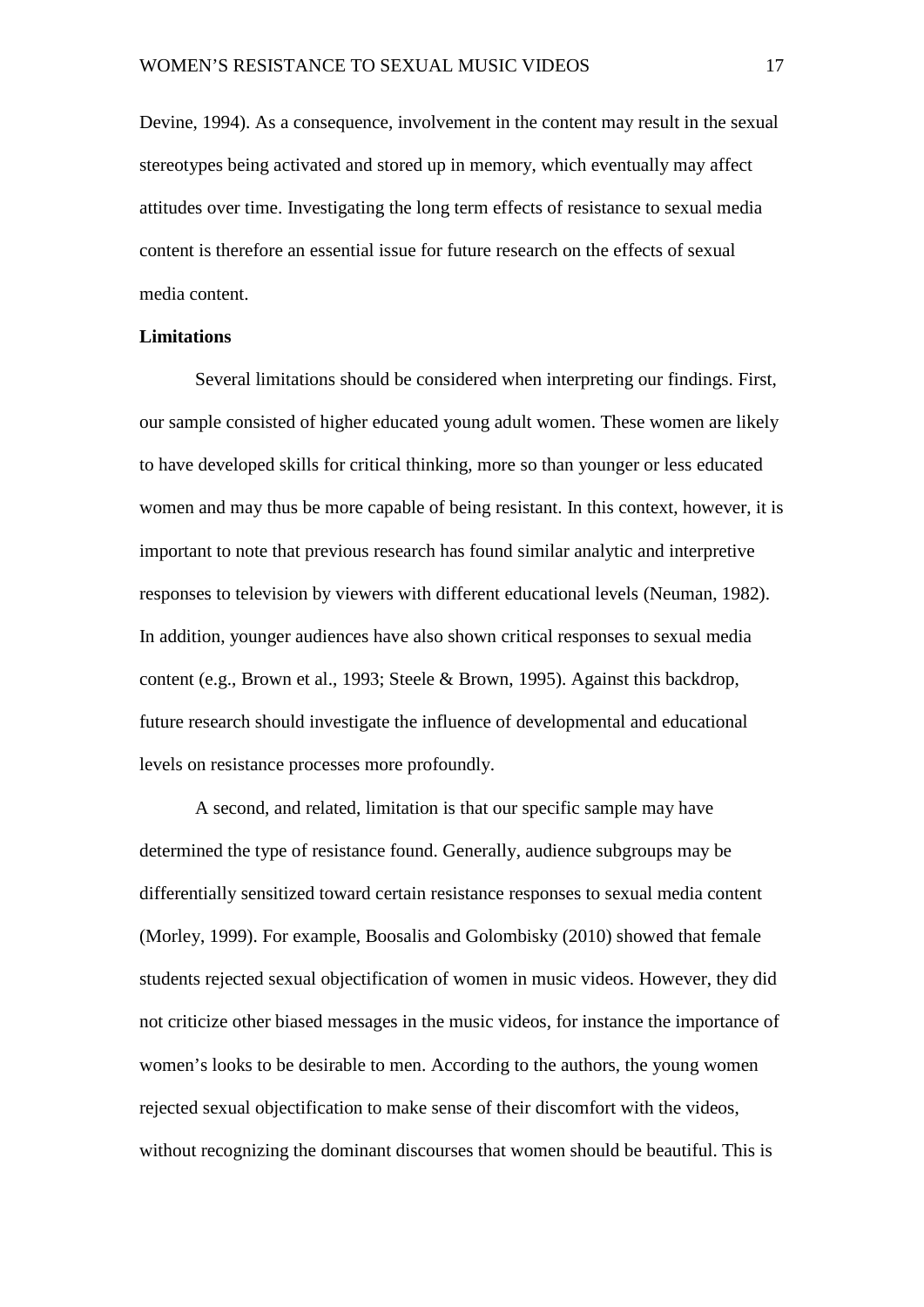likely the result of women being socialized to reject sexual objectification but not women's beauty imperative (Boosalis & Golombisky, 2010). The purpose of the present study was only to investigate how and why resistance to sexual music videos occurred, and not which specific aspects of the content elicited which type of resistance. However, future research should more thoroughly investigate the influence of socialization of certain subgroups in relation to resistance to specific aspects of sexual media content.

A final limitation concerns the use of a laboratory experiment to investigate resistance to sexual media content, with its well-known threat to external validity and the danger of creating demand characteristics. Although we do not discard these inherent shortcomings of experimental research, it is important to note that resistance responses have also been found in more natural settings (e.g., Brown et al., 1993; Steele & Brown, 1995). It thus seems likely that the processes we found also occur when women are confronted with sexual media content on a daily basis.

#### **Conclusion**

The findings from the present study suggest that the negative influence of sexual media content on female viewers is not as straightforward as is often thought. Young women who are involved in a sexual music video can actually show resistance to the music videos, which is triggered by psychological discomfort (i.e., dissonance). This is in line with previous notions that viewers are capable of active interpretation and evaluation of media content, and can resist content that is inconsistent with their beliefs and expectations (Durham, 1999). This also implies that resistance to sexual media content may be increased when female viewers develop strong norms and expectations about sexuality that are in contrast with the stereotypical sexual images of television. Against this backdrop, it is important that we increase our knowledge on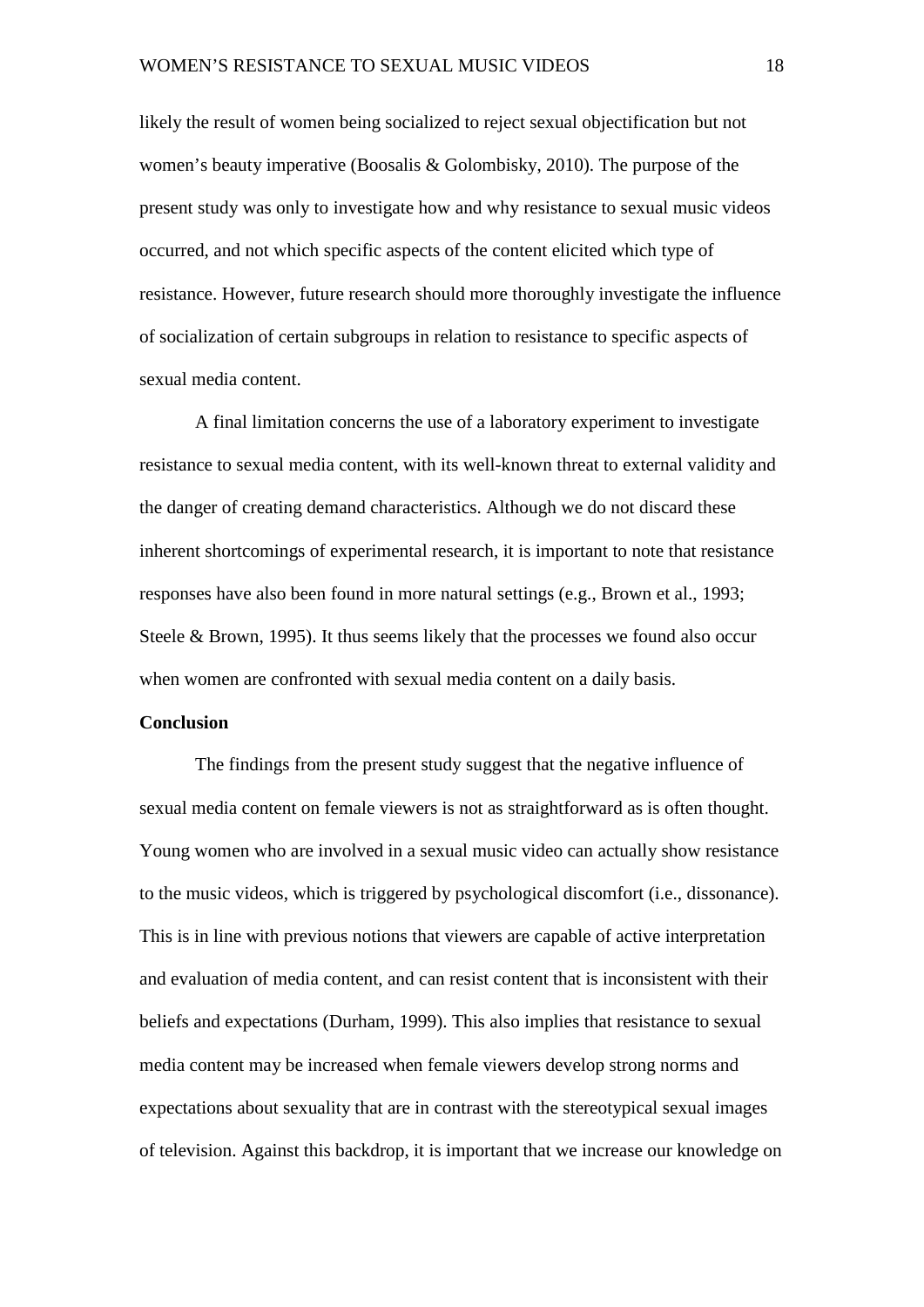the underlying mechanisms of resistance to sexual music videos, and the long-term effects of such resistance on sexual beliefs. Only then we can know whether the sexual content in music videos indeed has a negative effect on young women's sexuality, as is often assumed, and if so, whether and how such negative effects can be reduced. The present study can be considered as a first step in that direction.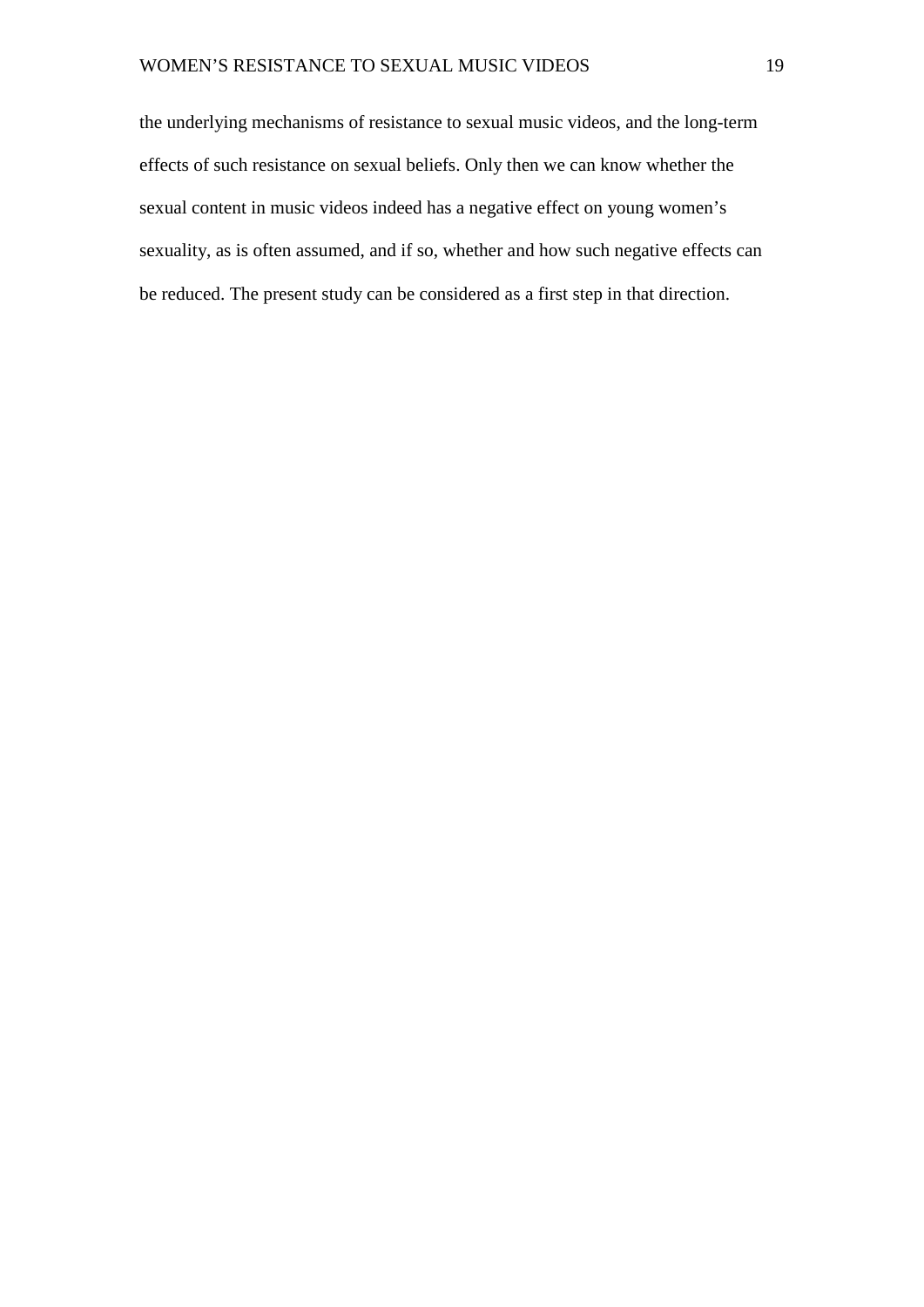#### References

- Allen, M., Emmers-Sommer, T. M., D'Alessio, D., Timmerman, L., Hanzal, A., & Korus, J. (2007). The connection between the physiological and psychological reactions to sexually explicit materials: A literature summary using metaanalysis. *Communication Monographs, 74*(4), 541-560. doi:10.1080/03637750701578648
- Angrilli, A., Cherubini, P., Pavese, A., & Manfredini, S. (1997). The influence of affective factors on time perception. *Perception & Psychophysics, 59*(6), 972- 982. doi:10.3758/BF03205512
- Attwood, F. (2005). What do people do with porn? Qualitative research into the consumption, use, and experience of pornography and other sexually explicit media. *Sexuality & Culture, 9*(2), 65-86. doi:10.1007/s12119-005-1008-7
- Boosalis, E. M. K., & Golombisky, K. (2010). Women's interpretations of music videos featuring women artists. *Journal of Research on Women and Gender.*  Retrieved from: [http://jrwg.mcgs.txstate.edu/submissions/copyright/untitled/contentParagraph/0/c](http://jrwg.mcgs.txstate.edu/submissions/copyright/untitled/contentParagraph/0/content_files/file2/Article%202%20final%20edited%20version.pdf)

[ontent\\_files/file2/Article%202%20final%20edited%20version.pdf](http://jrwg.mcgs.txstate.edu/submissions/copyright/untitled/contentParagraph/0/content_files/file2/Article%202%20final%20edited%20version.pdf)

Bradley, M. M., Codispoti, M., Cuthbert, B. N., & Lang, P. J. (2001a). Emotion and motivation I: Defensive and appetitive reactions in picture processing. *Emotion, 1*(3), 276–298. doi:10.1037//1528-3542.1.3.276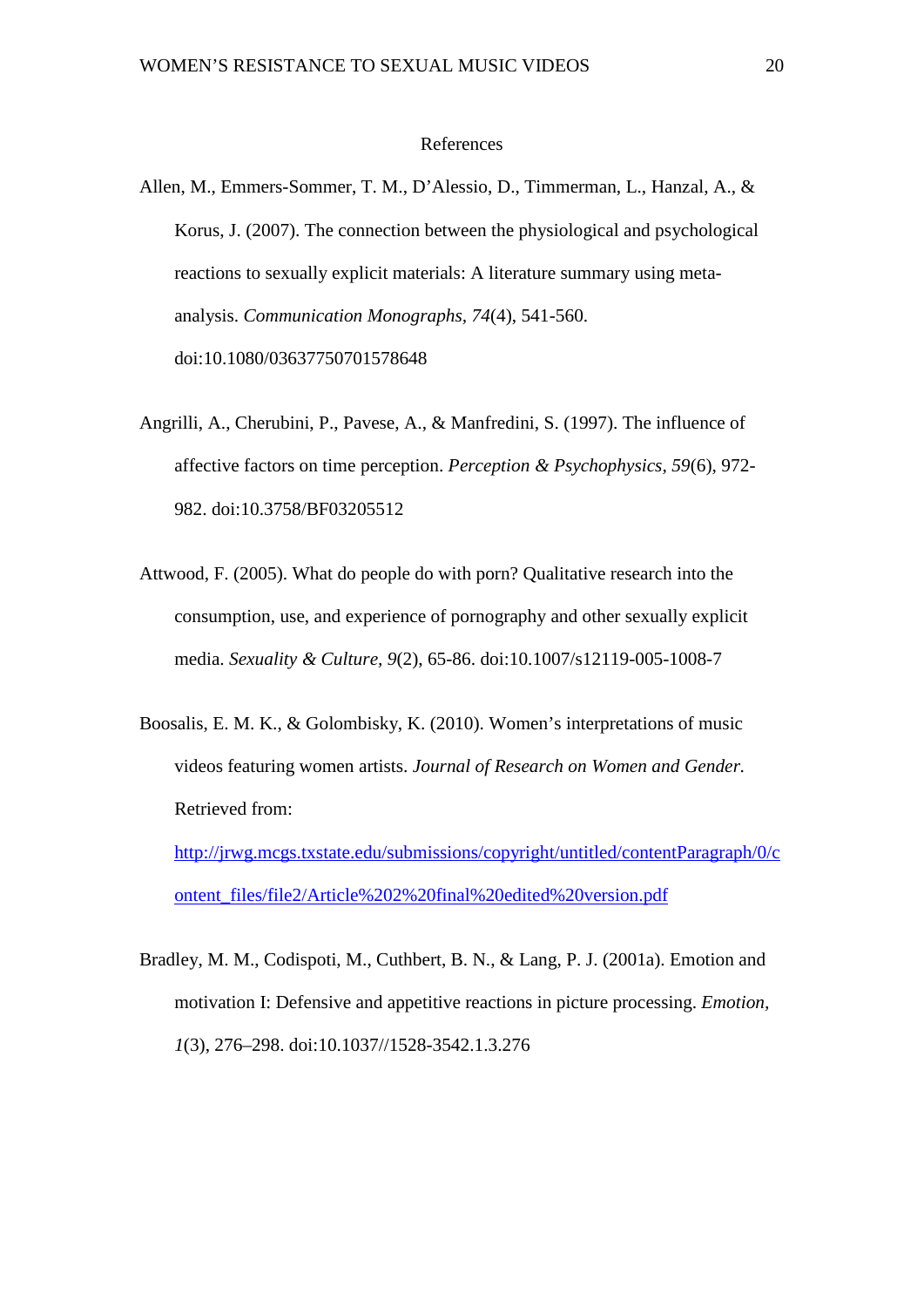- Bradley, M. M., Codispoti, M., Sabatinelli, D., & Lang, P. J. (2001b). Emotion and motivation II: Sex differences in picture processing. *Emotion, 1*(3), 300–319. doi:10.1037/1528-3542.1.3.300
- Bradley, M. M., & Lang, P. J. (2000). Affective reactions to acoustic stimuli. *Psychophysiology, 37*(2), 204-215. doi:10.1111/1469-8986.3720204
- Brown, J., White, A. B., Nikopoulou, L. (1993). Disinterest, intrigue, resistance: Early adolescent girls' use of sexual media content. In B. Greenberg, J. Brown, and N. Buerkel-Rothfuss (Eds.), *Media, sex and the adolescent* (pp. 177-195)*.* Cresskill, NJ: Hampton Press.
- Brown, J. D. (2000). Adolescents' sexual media diets. *Journal of Adolescent Health, 27*(2), 35–40. doi:10.1016/S1054-139X(00)00141-5
- Brown, J. D. (2002). Mass media influences on sexuality. *The Journal of Sex Research, 39*(1), 42-45. doi:10.1080/00224490209552118
- Brown, J. D., & Schulze, L. (1990). The effects of race, gender, and fandom on audience interpretations of Madonna's music videos. *Journal of Communication, 40*(2), 88-102. doi:10.1111/j.1460-2466.1990.tb02264.x
- Brown, J. D., & Bobkowski, P. S. (2011). Older and newer media: Patterns of use and effects on adolescents' health and well-being. *Journal of Research on Adolescence, 21*(1), 95–113. doi:10.1111/j.1532-7795.2010.00717.x
- Burkley, E. (2008). The role of self-control in resistance to persuasion. *Personality and Social Psychology Bulletin, 34*(3), 419-431. doi:10.1177/0146167207310458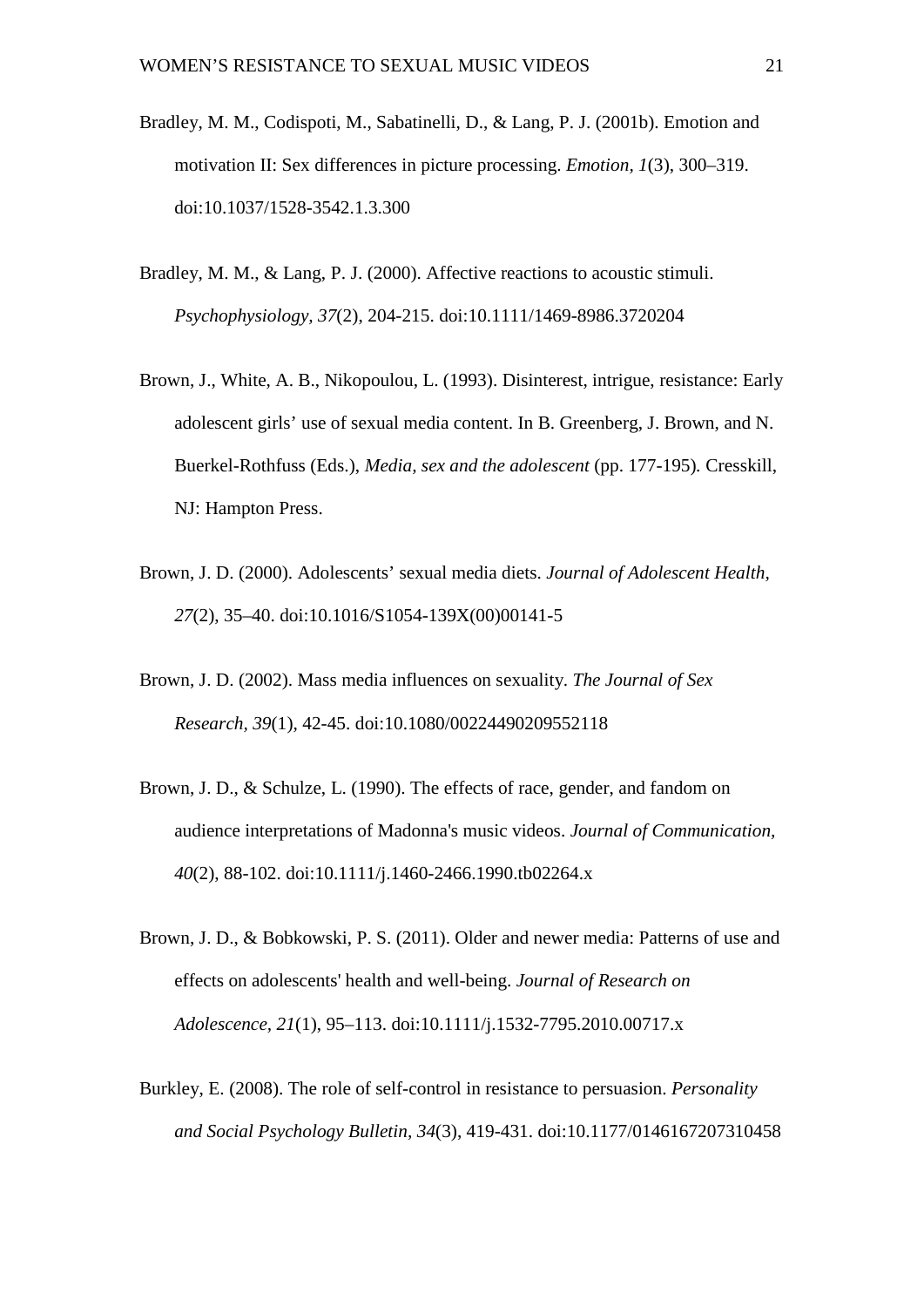- Durham, M. G. (1999). Articulating adolescent girls' resistance to patriarchal discourse in popular media. *Women's Studies in Communication, 22*(2), 210-229. doi:10.1080/07491409.1999.10162421
- Elliot, A. J., & Devine, P. G. (1994). On the motivational nature of cognitive dissonance: Dissonance as psychological discomfort. *Journal of Personality and Social Psychology, 67*(3), 382-394. doi:10.1037//0022-3514.67.3.382
- Engeln-Maddox, R. (2005). Cognitive responses to idealized media images of women: The relationship of social comparison and critical processing to body image disturbance in college women. *Journal of Social and Clinical Psychology, 24*(8), 1114-1138. doi:10.1521/jscp.2005.24.8.1114
- Escobar-Chaves, S. L., Tortolero, S. R., Markham, C. M., Low, B. J., Eitel, P., & Thickstun, P. (2005). Impact of the media on adolescent sexual attitudes and behaviors. *Pediatrics, 116*, 303-326. doi:10.1542/peds.2005-0355D
- Ferguson, C. J., Winegard, B., & Winegard, B. M. (2011). Who is the fairest one of all? How evolution guides peer and media influences on female body dissatisfaction. *Review of General Psychology, 15*(1), 11–28. doi:10.1037/a0022607

Festinger, L. (1957). *A theory of cognitive dissonance.* Evanston, IL: Row, Peterson.

- Fiske, J. (1987). Active audiences. In *Television culture* (pp. 62-83)*.* New York: Routledge.
- Galinsky, A. D., Stone, J., & Cooper, J. (2000). The reinstatement of dissonance and psychological discomfort following failed affirmations. *European Journal of*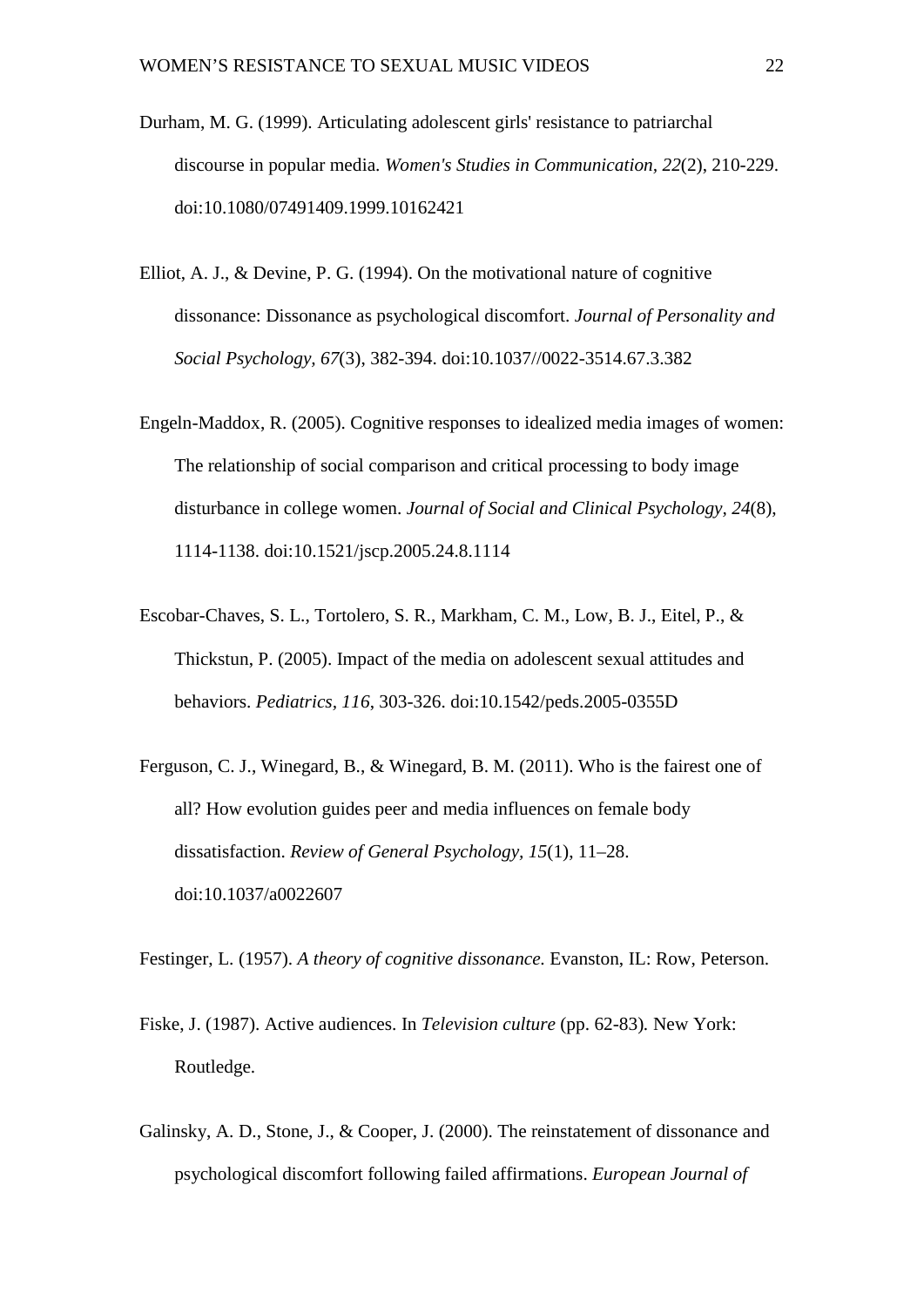*Social Psychology, 30*, 123-147. doi:10.1002/(SICI)1099- 0992(200001/02)30:1<123::AID-EJSP981>3.0.CO;2-T

- Greenberg, B. S., & Hofschire, L. (2000). Sex on entertainment television. In D. Zillman, & P. Vorderer (Eds.), *Media entertainment: The psychology of its appeal* (pp. 93-111). Hillssdale, NJ: Lawrence Erlbaum Associates.
- Gruder, C. L., Cook, T. D., Hennigan, K. M., Flay, B. R., Alessis, C., & Halamaj, J. (1978). Empirical tests of the absolute sleeper effect predicted from the discounting cue hypothesis. *Journal of Personality and Social Psychology, 36*(10), 1061-1074. doi:10.1037//0022-3514.36.10.1061
- Hall, S. (1980). Encoding/Decoding. In S. Hall, D. Hobson, A. Lowe, & P. Willis, (Eds.), *Culture, media, and language* (pp. 128-138). London: Hutchinson.
- Hansen, C. H., & Hansen, R. D. (1990). The influence of sex and violence on the appeal of rock-music videos. *Communication Research, 17*(2), 212-234. doi:10.1177/009365090017002004
- Hansen, C. H., & Hansen, R. D. (2000). Music and music videos. In D. Zillman, & P. Vorderer (Eds.), *Media entertainment: The psychology of its appeal* (pp. 175- 196). Hillssdale, NJ: Lawrence Erlbaum Associates.
- Irving, L. M. & Berel, S. R. (2001). Comparison of media-literacy programs to strengthen college women's resistance to media images. *Psychology of Women Quarterly, 25*, 103–111. doi:10.1111/1471-6402.00012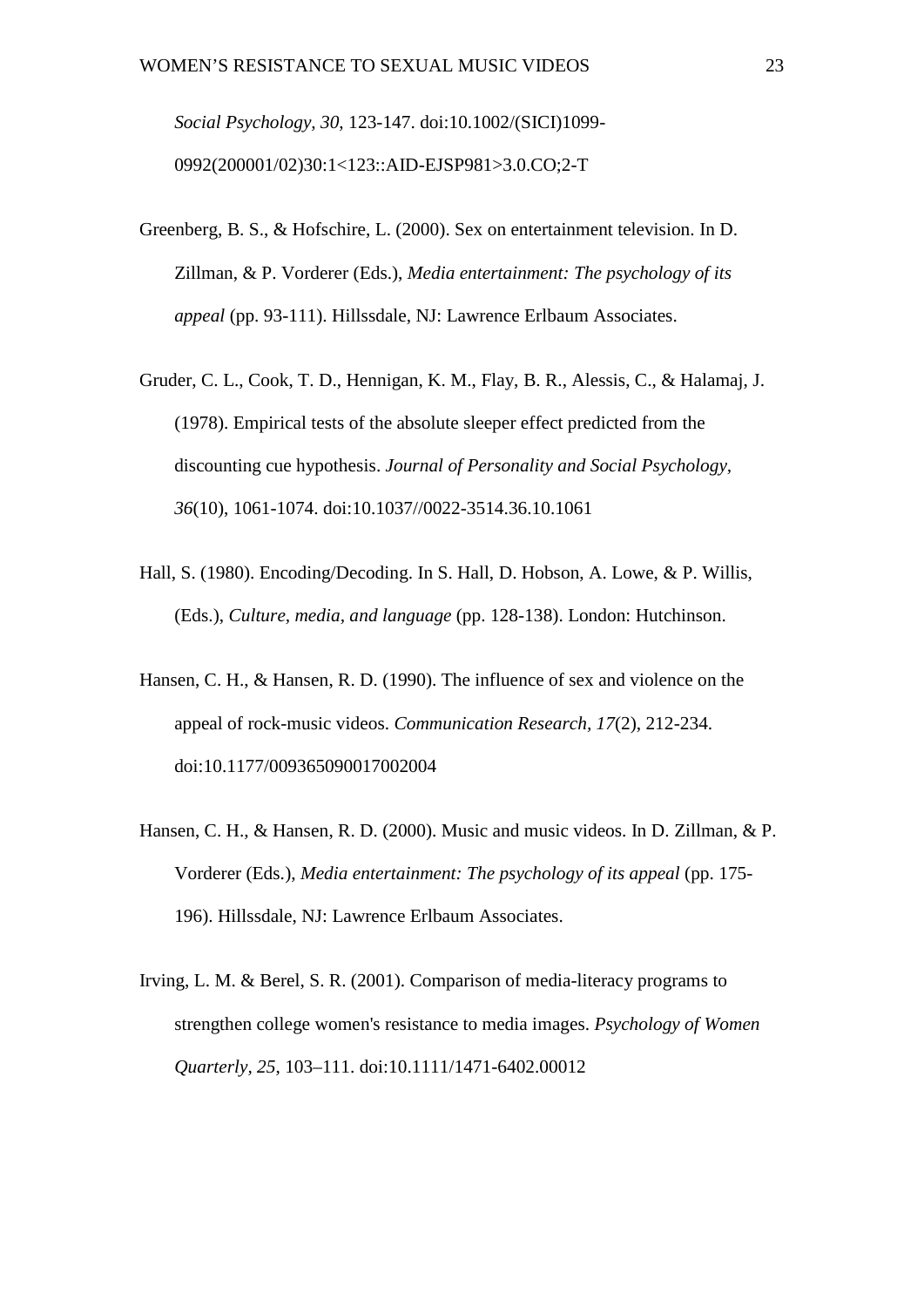- Kalof, L. (1993). Dilemmas of femininity: Gender and the social construction of sexual imagery. *The Sociological Quarterly, 34*(4), 639-651. doi:10.1111/j.1533- 8525.1993.tb00110.x
- Kumkale, G. T., & Albarracín, D. (2004). The sleeper effect in persuasion: A metaanalytic review. *Psychological Bulletin, 130*(1), 143–172. doi:10.1037/0033- 2909.130.1.143
- Laan, E., Everaerd, W., van Bellen, G., & Hanewald, G. (1994). Women's sexual and emotional responses to male- and female-produced erotica. *Archives of Sexual Behavior, 23*(2), 153-169. doi:10.1007/BF01542096
- Livingstone, S. (1998). Audience research at the crossroads: The 'implied audience' in media and cultural theory. *European Journal of Cultural Studies, 1*, 193-217. doi:10.1177/136754949800100203
- Livingstone, S. (2007). Engaging with media a matter of literacy? University of Westminster, London, UK. *Transforming audiences: identity/creativity/everyday life* (6-7 September 2007).

Morley, D. (1992). *Television, audiences & cultural studies.* London: Routlegde.

- Morley, D. (1999). The nationwide audience: Structure and decoding (1980). In D. Morley, & C. Brunsdon, (Eds.), *The nationwide television studies* (pp. 111-291). London: Routledge.
- Mosher, D. L., & Maclan, P. (1994). College men and women respond to X-rated videos intended for male or female audiences: Gender and sexual scripts. *The Journal of Sex Research, 31*(2), 99-113. doi:doi:10.1080/00224499409551736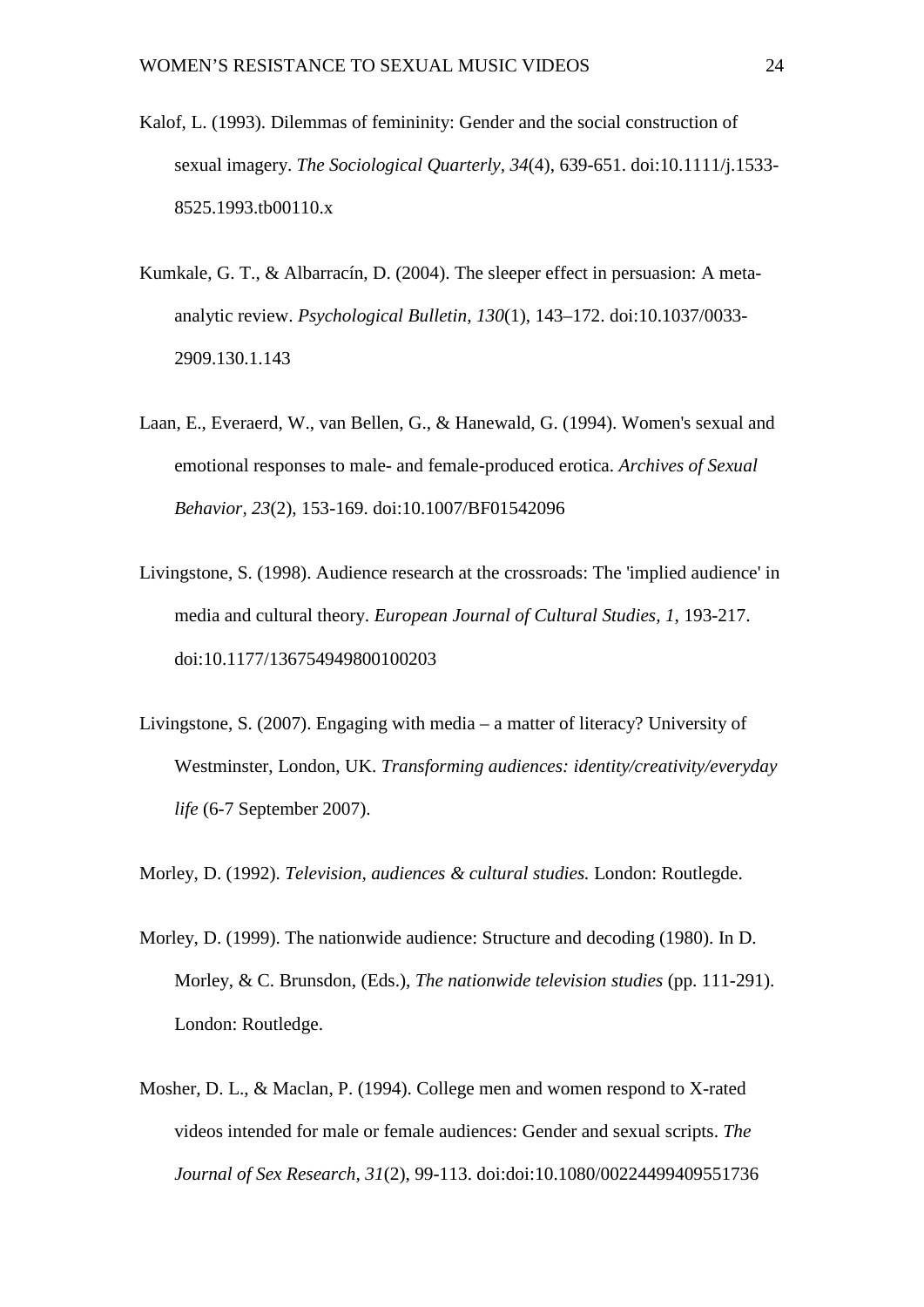- Moyer-Gusé, E., & Nabi, R. L. (2010). Explaining the effects of narrative in an entertainment television program: Overcoming resistance to persuasion. *Human Communication Research, 36*, 26-52. doi:10.1111/j.1468-2958.2009.01367.x
- Neuman, W. R. (1982). Television and American culture: The mass medium and the pluralist audience. *The Public Opinion Quarterly, 46*(4), 471-487. doi:10.1086/268745
- Noulhiane, M., Mella, N., Samson, S., Ragot, R., & Pouthas, V. (2007). How emotional auditory stimuli modulate time perception. *Emotion, 7*(4), 697–704. doi:10.1037/1528-3542.7.4.697
- Pratkanis, A. R., Greenwald, A. G., Leippe, M. R, & Baumgardner, M. H. (1988). In search of reliable persuasion effects: III. The sleeper effect is dead. Long live the sleeper effect. *Journal of Personality and Social Psychology, 54*(2), 203-218. doi:10.1037//0022-3514.54.2.203
- Priester, J., Wegener, D., Petty, R., & Fabrigar, L. (1999). Examining the psychological process underlying the sleeper effect: The elaboration likelihood model explanation. *Media Psychology, 1*(1), 27-48. doi:10.1207/s1532785xmep0101\_3
- Rubin, A. M. (2009). Uses-and-gratifications perspective on media effects. In J. Bryant, & M. B. Oliver, (Eds.), *Media effects. advances in theory and research* (3rd ed., pp. 165-184). New York, NY: Routledge.
- Ruggiero, T. E. (2000). Uses and gratifications theory in the 21st century. *Mass Communication and Society, 3*(1), 3-37. doi:10.1207/S15327825MCS0301\_02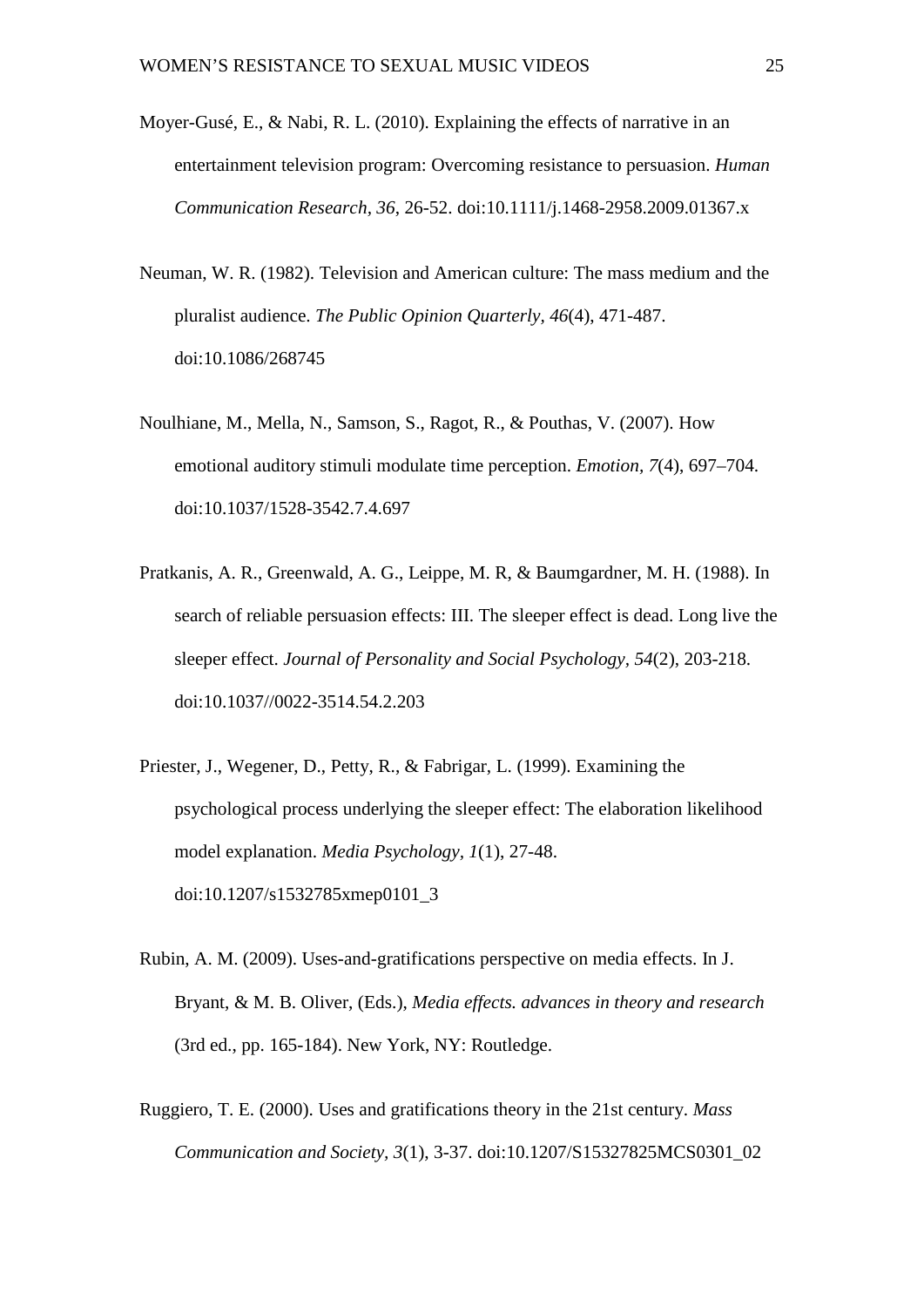- Steele, J. R. (1999). Teenage sexuality and media practice: Factoring in the influences of family, friends, and school. *The Journal of Sex Research, 36*(4), 331-341. doi:10.1080/00224499909552005
- Steele, J. R., & Brown, J. D. (1995). Adolescent room culture: Studying media in the context of everyday life. *Journal of Youth and Adolescence, 24*(5), 551-576. doi:0047-2891/95/1000-0551507.50/0
- Steinberg, L., & Monahan, K. C. (2010). Adolescents' exposure to sexy media does not hasten the initiation of sexual intercourse. *Developmental Psychology, 47*(2), 562–576. doi:10.1037/a0020613 562
- Strouse, J. S., Goodwin, M. P., & Roscoe, B. (1994). Correlates of attitudes toward sexual harassment among early adolescents. *Sex Roles, 31*(9/10), 559-577. doi:10.1007/BF01544280
- Tipples, J. (2010). Time flies when we read taboo words. *Psychonomic Bulletin & Review, 17*(4), 563-568. doi:10.3758/PBR.17.4.563
- Tolman, D. L. (2002). *Dilemmas of desire: Teenage girls talk about sexuality.* Cambridge, MA: Harvard University Press.
- Tormala, Z. L., Briñol, P., & Petty, R. E. (2006). When credibility attacks: The reverse impact of source credibility on persuasion. *Journal of Experimental Social Psychology, 42*, 684–691. doi:10.1016/j.jesp.2005.10.005
- Ward, L. M. & Rivadeneyra, R. (1999). Contributions of entertainment television to adolescents' sexual attitudes and expectations: The role of viewing amount versus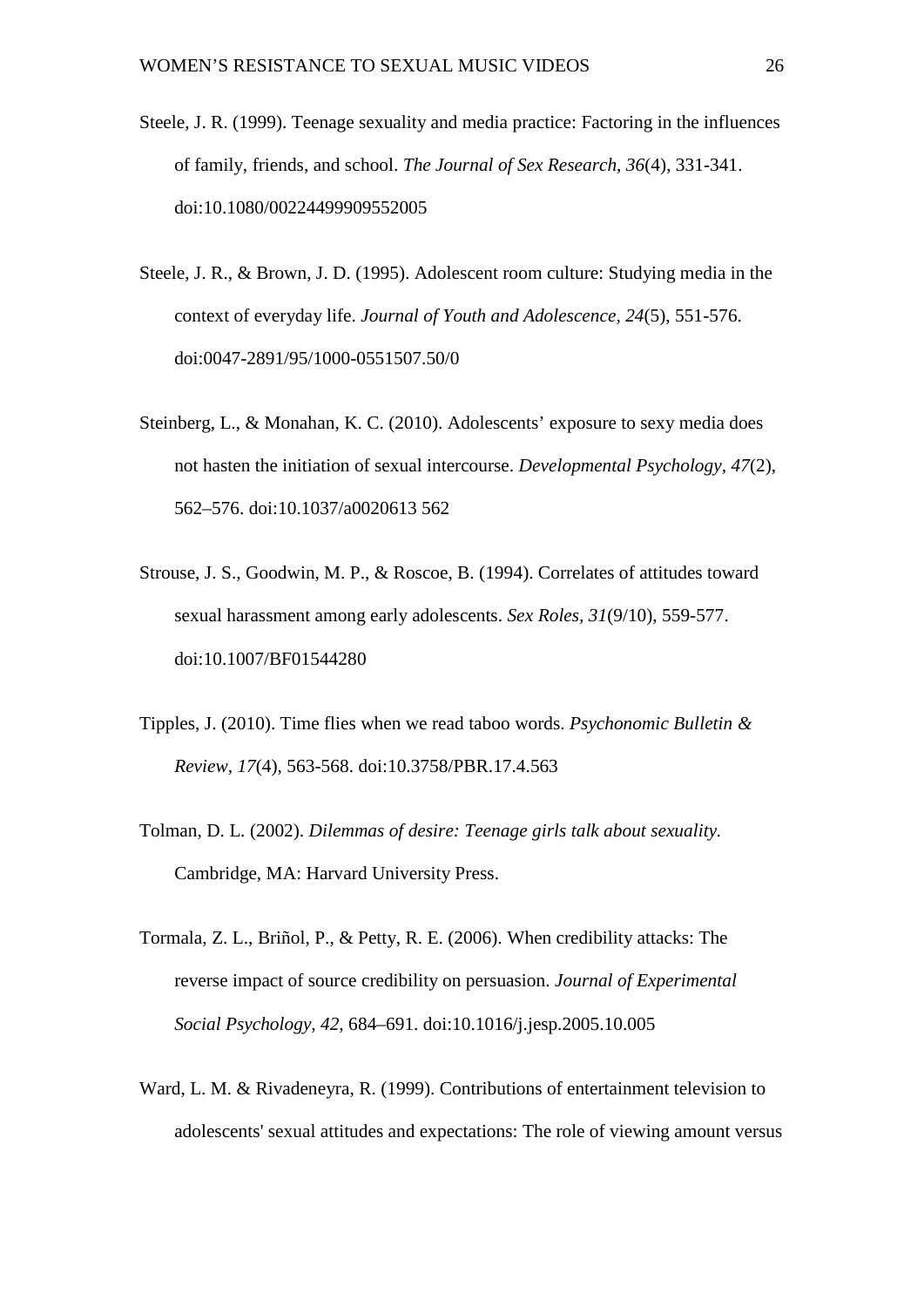viewer involvement. *The Journal of Sex Research, 36*(3), 237-249. doi:10.1080/00224499909551994

- Ward, L. M. (2003). Understanding the role of entertainment media in the sexual socialization of American youth: A review of empirical research. *Developmental Review, 23*, 347-388. doi:10.1016/S0273-2297(03)00013-3
- Ward, L. M., Hansbrough, E., & Walker, E. (2005). Contributions of music video exposure to black adolescents' gender and sexual schemas. *Journal of Adolescent Research, 20*, 143-166. doi:10.1177/0743558404271135
- Zhang, Y., Miller, L. E., & Harrison, K. (2008). The relationship between exposure to sexual music videos and young adults' sexual attitudes. *Journal of Broadcasting & Electronic Media, 52*(3), 368-386. doi:10.1080/08838150802205462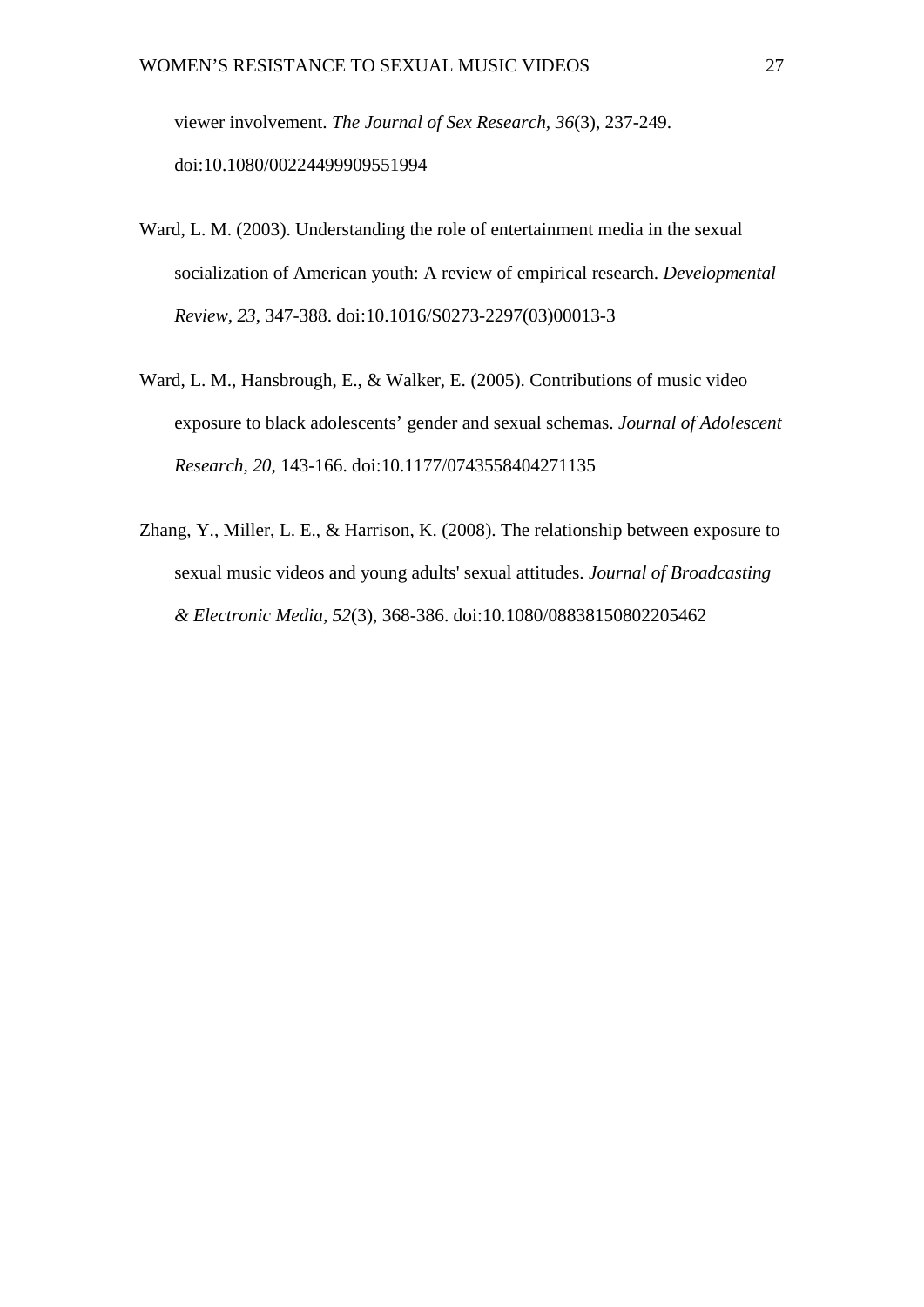# Table 1

# *Summary of Intercorrelations, Means, and Standard Deviations for the Sexual and*

# *Neutral Music Video Condition*

|                 |               |                  |                | Sexual music video |      | Neutral music video  |      |                |      |           |
|-----------------|---------------|------------------|----------------|--------------------|------|----------------------|------|----------------|------|-----------|
| Variable        | $\mathcal{I}$ | 2                | $\mathfrak{Z}$ | M                  | SD   | $\frac{1}{\sqrt{2}}$ | 2    | $\mathfrak{Z}$ | M    | <i>SD</i> |
| 1. Involvement  | 1.00          |                  |                | 3.82               | 1.01 | 1.00                 |      |                | 3.13 | 1.32      |
| 2. Psych. Disc. |               | $.41 \quad 1.00$ |                | 1.78               | .79  | $-.09$               | 1.00 |                | 1.56 | .79       |
| 3. Resistance   | .48           | .71              | 1.00           | 2.59               | 1.50 | $-.24$               | .33  | 1.00           | 2.09 | 1.54      |

*Note*. Psych. Disc. = psychological discomfort. All correlations above .40 are

significant at at least  $p < .05$  (one-tailed).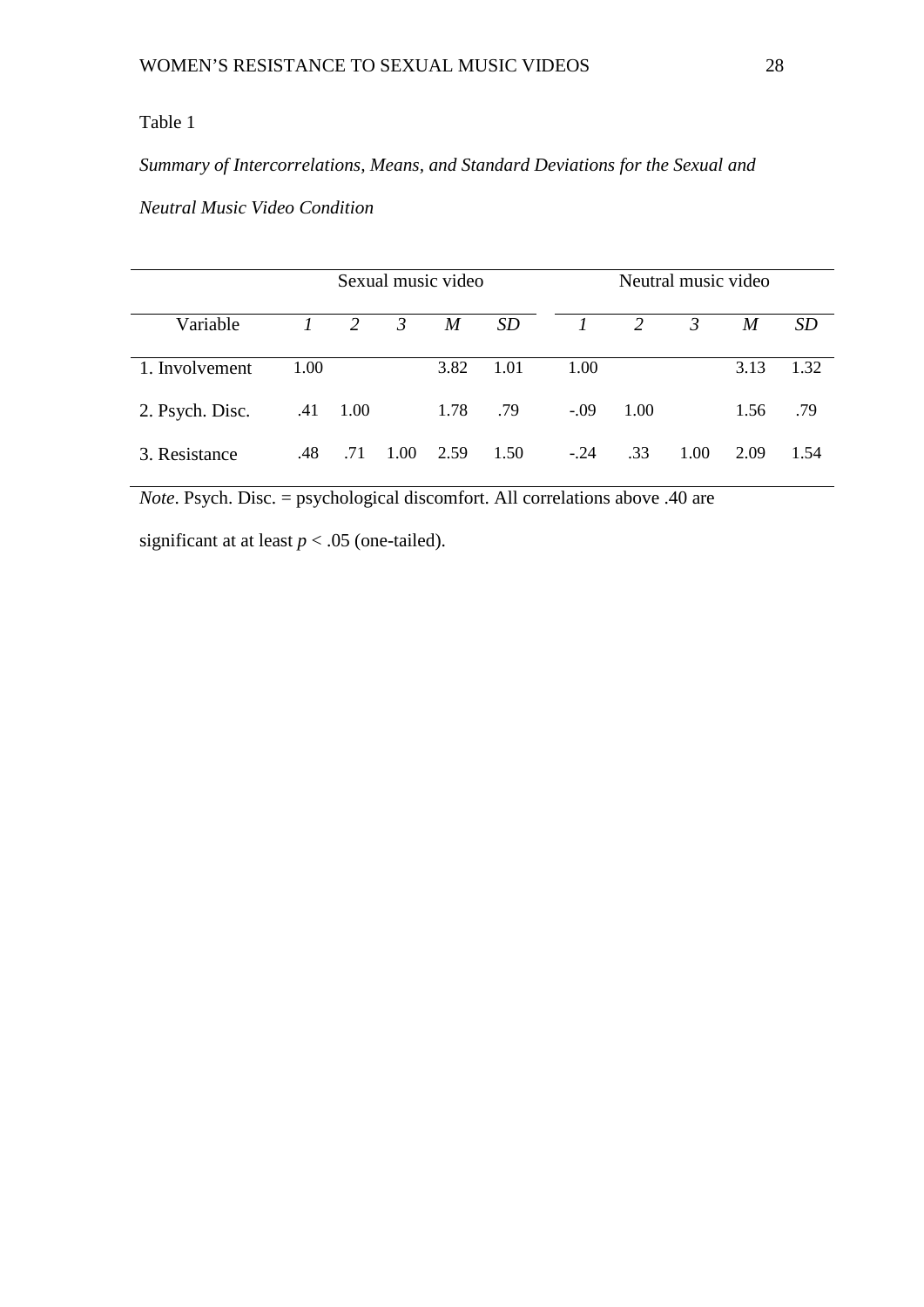# Table 2

*Summary of the Hierarchical Regression Analysis of the Mediation for Involvement in* 

|                          | Resistance       |     |  |  |
|--------------------------|------------------|-----|--|--|
| Variable                 | $\boldsymbol{B}$ | SE  |  |  |
| Step 1                   |                  |     |  |  |
| Involvement              | $.72*$           | .29 |  |  |
| $R^2$                    | .23              |     |  |  |
| Step 2                   |                  |     |  |  |
| Involvement              | .35              | .25 |  |  |
| Psychological discomfort | $1.17**$         | .32 |  |  |
| $R^2$                    | .55              |     |  |  |
| $R^2\Delta$              | $.32**$          |     |  |  |
|                          |                  |     |  |  |

*the Sexual Music Video on Resistance by Psychological Discomfort*

*Note*.  $* p < .05. * * p < .01$ .